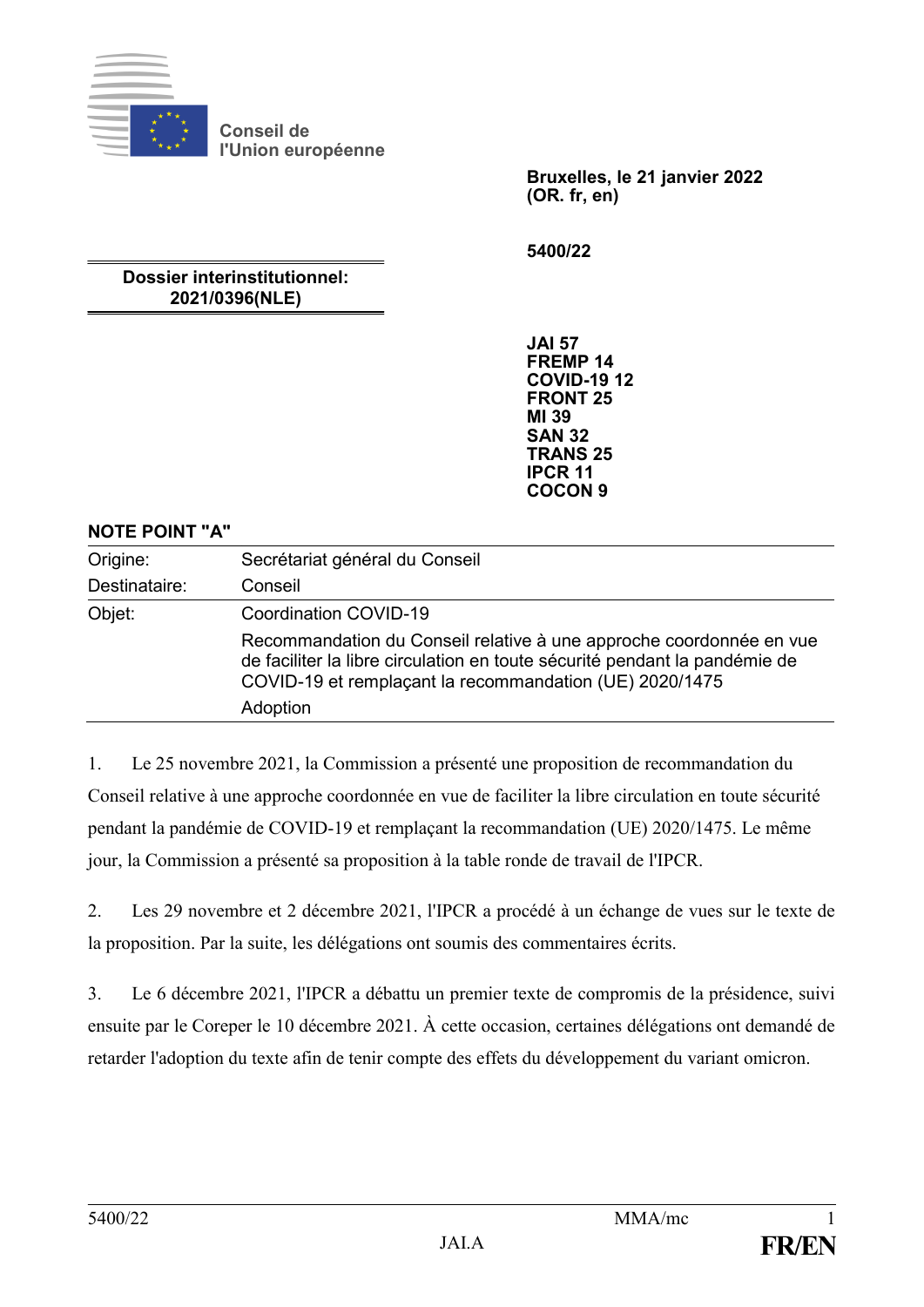4. Le 16 décembre 2021, le Conseil européen a appelé dans ses conclusions à l'adoption rapide de la recommandation révisée du Conseil relative à la libre circulation entre les États membres.

5. Le 13 janvier 2022, l'IPCR a eu un nouvel échange de vues sur le texte initial de compromis de la présidence. À la suite de cet échange de vues, et comme cela a été annoncé lors du Coreper du 14 janvier, la présidence a soumis un nouveau texte de compromis à l'IPCR le 17 janvier 2022.

6. Suite à la réunion de l'IPCR du 17 janvier 2022, la présidence a introduit un nombre limité de changements dans le texte du projet de recommandation. Le texte a été soumis pour approbation au Comité des représentants permanents le 21 janvier 2022.

7. Le 21 janvier 2022, le Comité des représentants permanents a approuvé le texte du projet de recommandation du Conseil relative à une approche coordonnée en vue de faciliter la libre circulation en toute sécurité pendant la pandémie de COVID-19 et remplaçant la recommandation (UE) 2020/1475, figurant dans l'annexe du document 5318/1/22 REV 1. Lors de cette réunion, le Coreper est convenu de suggérer au Conseil d'adopter, lors d'une prochaine session, le texte du projet de recommandation du Conseil qui figure à l'annexe de la présente note.

Le Comité des représentants permanents a également décidé de demander la publication de la recommandation du Conseil au Journal officiel de l'Union européenne.

Le Comité des représentants permanents a pris note de l'intention des délégations autrichienne, hongroise et maltaise de s'abstenir lors de l'adoption par le Conseil du texte de la recommandation.

Le Comité des représentants permanents a également pris note de la déclaration écrite de la délégation portugaise qui sera inscrite au procès-verbal de cette réunion.

8. À la lumière de ce qui précède, le Comité des représentants permanents recommande au Conseil d'adopter le texte de la recommandation du Conseil relative à une approche coordonnée en vue de faciliter la libre circulation en toute sécurité pendant la pandémie de COVID-19 et remplaçant la recommandation (UE) 2020/1475, qui figure à l'annexe de la présente note.

9. Une fois signé par le président du Conseil, l'acte législatif sera publié au Journal officiel de l'Union européenne.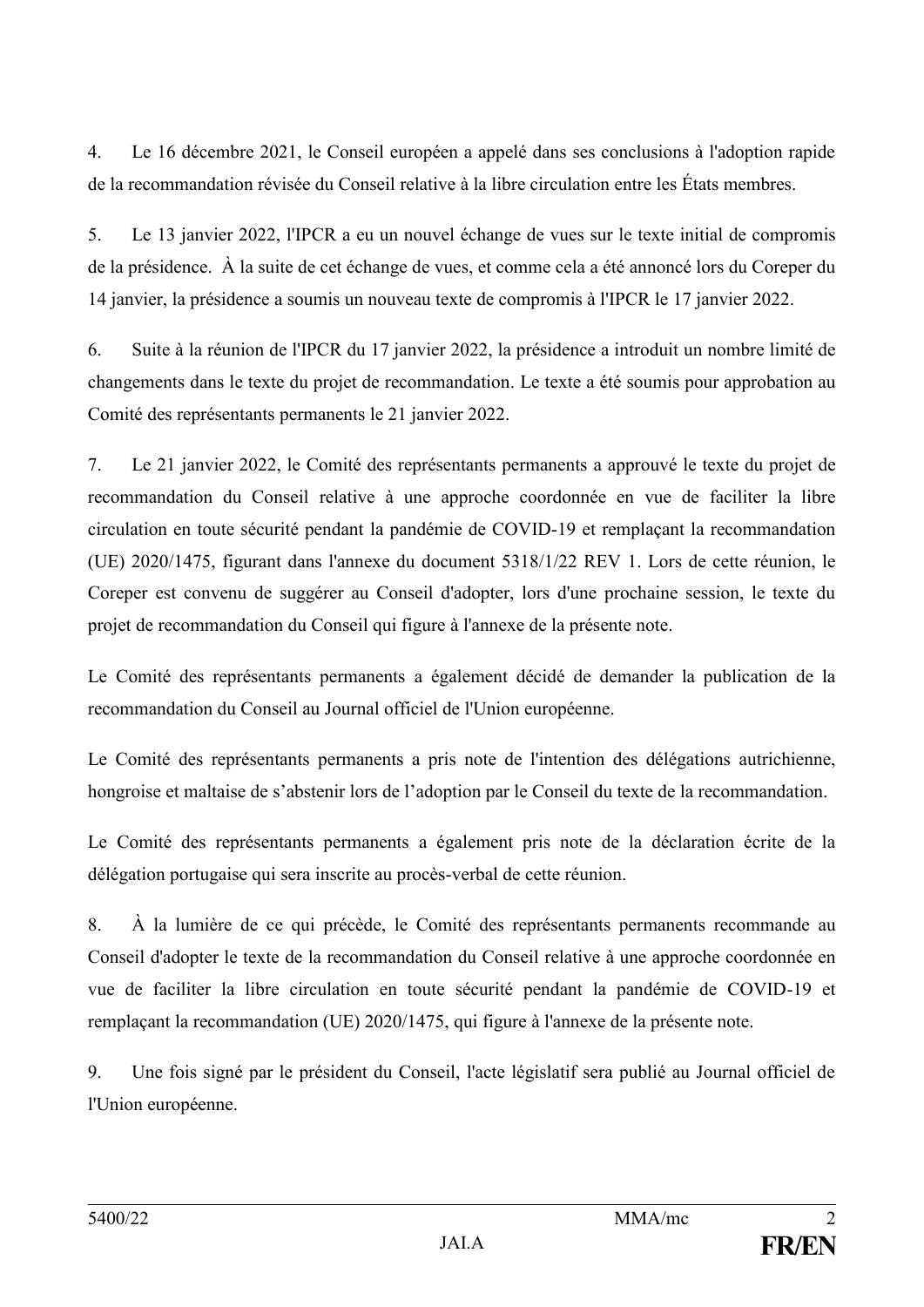**ANNEX**

### Proposal for a

# **COUNCIL RECOMMENDATION**

### **on a coordinated approach to facilitate safe free movement during the COVID-19 pandemic and replacing Recommendation (EU) 2020/1475**

(Text with EEA relevance)

### THE COUNCIL OF THE EUROPEAN UNION,

Having regard to the Treaty on the Functioning of the European Union, and in particular Article 21(2), Article 168(6) and Article 292, first and second sentence thereof,

Having regard to the proposal from the European Commission,

Whereas:

- (1) Citizenship of the Union confers on every citizen of the Union the right of free movement.
- (2) Pursuant to Article 21(1) of the Treaty, every citizen of the Union has the right to move and reside freely within the territory of the Member States, subject to the limitations and conditions laid down in the Treaties and by the measures adopted to give effect to them. Directive  $2004/38/EC$  of the European Parliament and of the Council<sup>1</sup> gives effect to that right. Article 45 of the Charter of Fundamental Rights of the European Union (the Charter) also provides for freedom of movement and residence. Since the action of the Union proves necessary to attain the objective laid down in Article 21 of the Treaty, and the Treaties do not otherwise provide the necessary powers, the Council may adopt provisions with a view to facilitating the exercise of the rights to move and reside freely.
- (3) Pursuant to Article 168(1) of the Treaty, a high level of human health protection is to be ensured in the definition and implementation of all Union policies and activities.

<u>.</u>

**<sup>1</sup>** Directive 2004/38/EC of the European Parliament and of the Council of 29 April 2004 on the right of citizens of the Union and their family members to move and reside freely within the territory of the Member States amending Regulation (EEC) No 1612/68 and repealing Directives 64/221/EEC, 68/360/EEC, 72/194/EEC, 73/148/EEC, 75/34/EEC, 75/35/EEC, 90/364/EEC, 90/365/EEC and 93/96/EEC (OJ L 158, 30.4.2004, p. 77).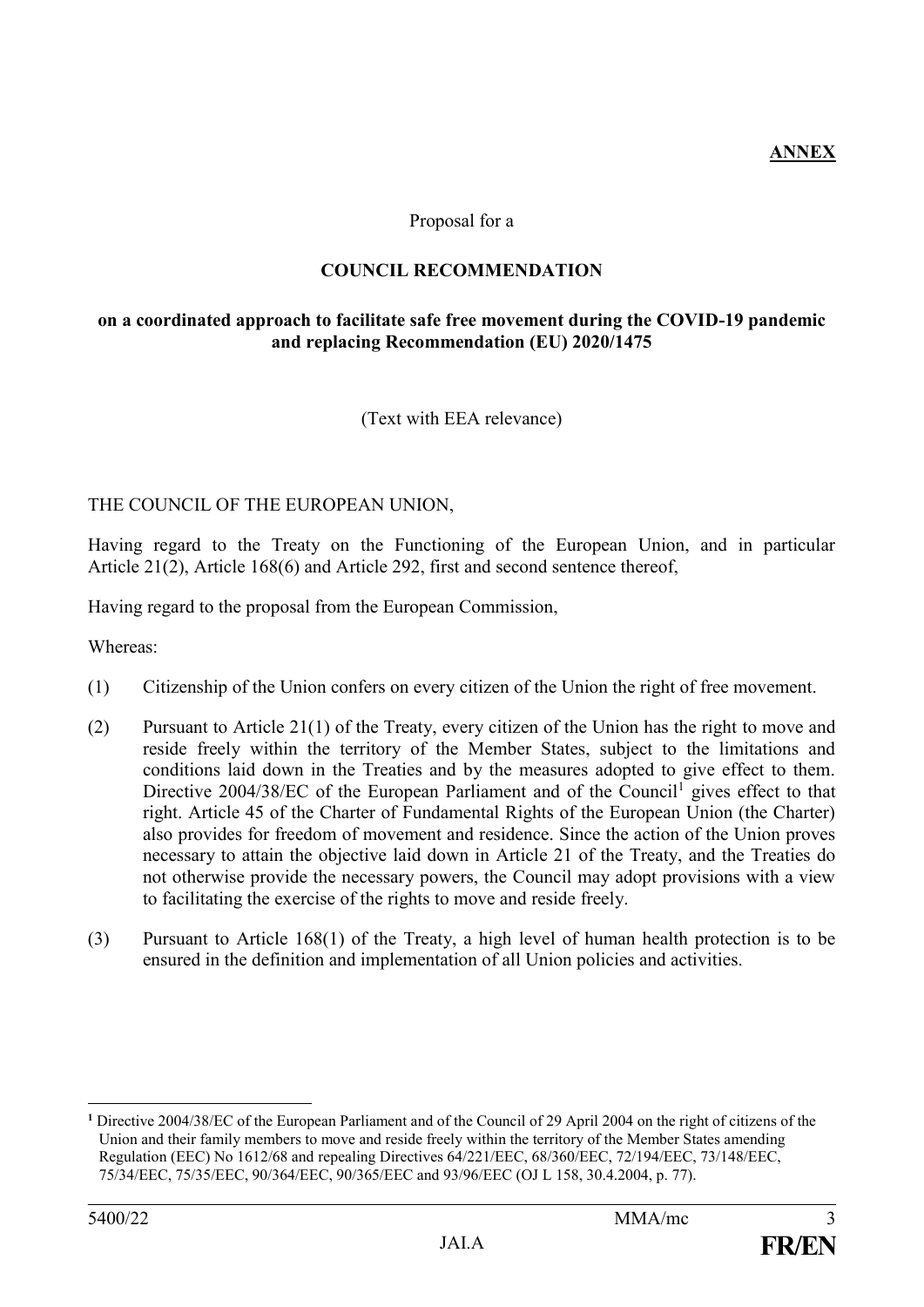- (4) On 30 January 2020, the Director-General of the World Health Organization (WHO) declared a public health emergency of international concern over the global outbreak of novel coronavirus, which causes Coronavirus disease 2019 (COVID-19). On 11 March 2020, the WHO made the assessment that COVID-19 can be characterized as a pandemic.
- (5) To limit the spread of the virus, the Member States have adopted various measures, some of which have had an impact on Union citizens' right to move and reside freely within the territory of the Member States, such as restrictions on entry or requirements for cross-border travellers exercising free movement rights to undergo tests for SARS-CoV-2 infection.
- (6) As the COVID-19 pandemic has caused an unprecedented health emergency, the protection of public health has become an overriding priority for both the Union and its Member States. On the basis of the protection of public health, Member States may take measures that restrict the free movement of persons within the Union. According to Article 168(7) of the Treaty, the definition of national health policies, including the organisation and delivery of health services and medical care, is the responsibility of Member States and may therefore vary from one Member State to another. While Member States are competent to decide on the most appropriate measures to safeguard public health, it is appropriate to ensure the coordination of such measures, with a view to safeguarding the exercise of the right of free movement and combatting a serious cross-border threat to health such as COVID-19.
- (7) When adopting and applying restrictions to free movement, Member States should respect principles of Union law, in particular proportionality and non-discrimination. This Recommendation is intended to facilitate the application of these principles, in a coordinated manner, to the exceptional situation caused by the COVID-19 pandemic.
- (8) Unilateral measures in this area have the potential to cause significant disruptions as businesses and citizens are confronted with a wide array of diverging and rapidly changing measures. This is particularly harmful in a situation where the economy of the Union has already been significantly affected by the virus.
- (9) A coordinated approach aims to prevent the reintroduction of internal border controls. Border closures or blanket travel bans, as well as suspension of flights, land transport and water crossings, are not justified, as more targeted and coordinated measures, such as COVID-19 certificates or testing, have a sufficient impact and cause less disruption. The system of 'Green Lanes<sup>12</sup> should keep transport flows moving, in particular to ensure the free movement of goods and services, thus avoiding supply chain disruptions.

**<sup>2</sup>** Communication from the Commission on upgrading the transport Green Lanes to keep the economy going during the COVID-19 pandemic resurgence (COM(2020) 685 final).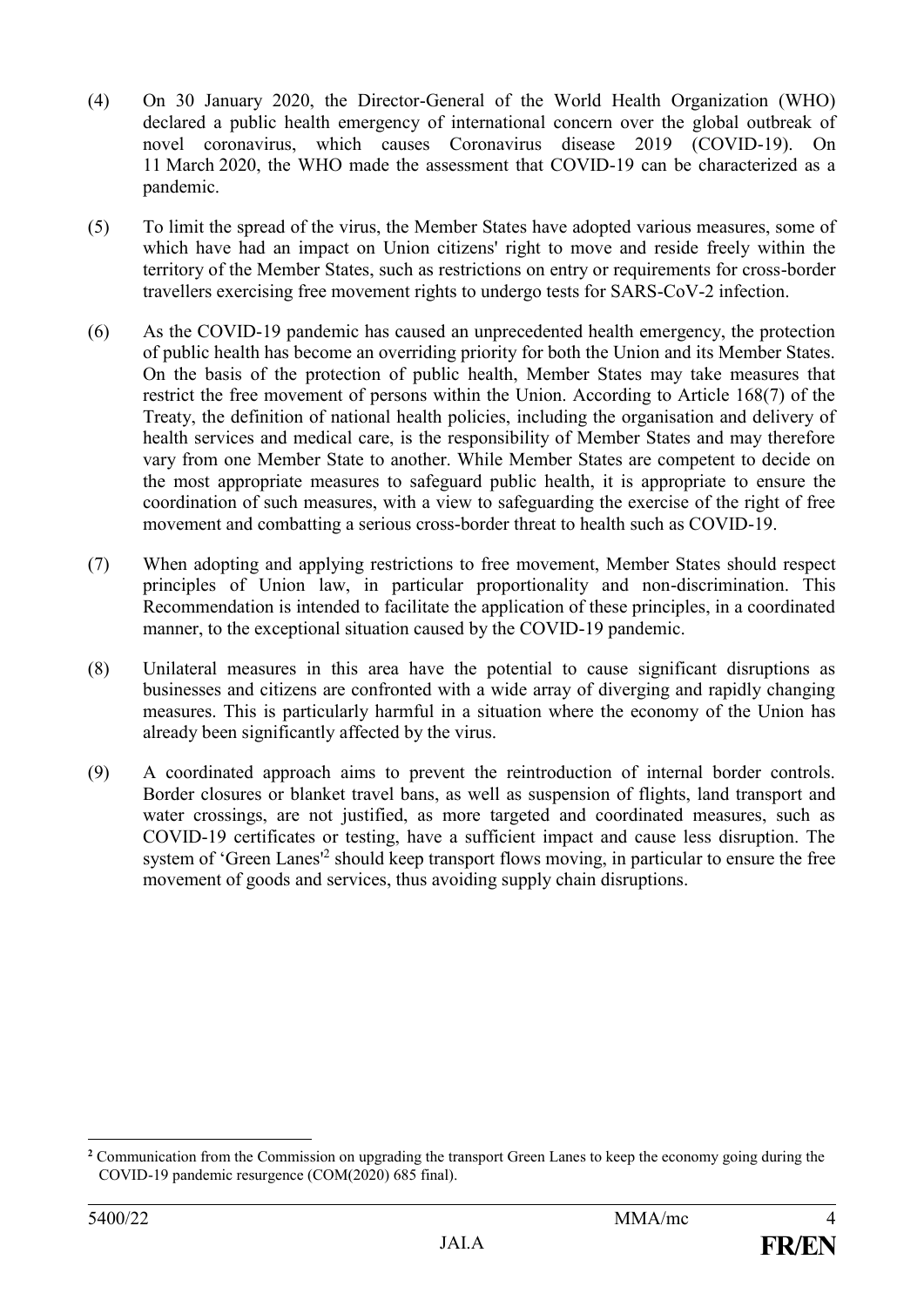- (10) To ensure increased coordination among Member States, the Council adopted, on 13 October 2020, Recommendation (EU) 2020/1475<sup>3</sup> . That Recommendation established a coordinated approach on the following key points: the application of common criteria and thresholds when deciding whether to introduce restrictions to free movement, a mapping of the risk of COVID-19 transmission based on an agreed colour code, and a coordinated approach as to the measures, if any, which may appropriately be applied to persons moving between areas, depending on the level of risk of transmission in those areas. On 1 February 2021, the Council adopted Recommendation (EU) 2021/119<sup>4</sup> amending Recommendation (EU) 2020/1475 in view of a very high level of community transmission across the Union, possibly linked to the increased transmissibility of the new SARS-CoV-2 variants of concern.
- (11) On 14 June 2021, the European Parliament and the Council adopted Regulation (EU) 2021/953 on a framework for the issuance, verification and acceptance of interoperable COVID-19 vaccination, test and recovery certificates (EU Digital COVID Certificate) to facilitate free movement during the COVID-19 pandemic<sup>5</sup>. The framework was established to facilitate EU Digital COVID Certificate holders' exercise of their right to free movement during the COVID-19 pandemic. That Regulation is also to contribute to facilitating the gradual lifting of restrictions to free movement put in place by the Member States, in accordance with Union law, to limit the spread of SARS-CoV-2, in a coordinated manner.
- (12) Regulation (EU) 2021/953 started applying as of 1 July 2021. Since that date, vaccinated, tested or recovered persons have had a right to obtain an EU Digital COVID certificate following vaccination, test or recovery in a Member State. To make best use of the EU Digital COVID Certificate framework, the Council adopted, on 14 June 2021, Recommendation (EU) 2021/961<sup>6</sup> amending Recommendation (EU) 2020/1475.
- (13) Since June 2021, two important developments with an impact on free movement within the Union have taken place. First, vaccine uptake has increased significantly, with the cumulative uptake of full vaccination among the total Union population reaching more than  $68\%$  by 10 January  $2022<sup>7</sup>$  compared to less than 30% when the latest amendment to Recommendation (EU) 2020/1475 and Regulation (EU) 2021/953 were adopted<sup>8</sup>. A significantly higher percentage of the population is thus better protected from falling seriously ill and dying from COVID-19 as a result of the currently available COVID-19 vaccines. Second, the rollout of the EU Digital COVID Certificate has progressed at rapid pace.

<sup>1</sup> **<sup>3</sup>** Council Recommendation (EU) 2020/1475 of 13 October 2020 on a coordinated approach to the restriction of free movement in response to the COVID-19 pandemic (OJ L 337, 14.10.2020, p. 3).

**<sup>4</sup>** Council Recommendation (EU) 2021/119 of 1 February 2021 amending Recommendation (EU) 2020/1475 on a coordinated approach to the restriction of free movement in response to the COVID-19 pandemic (OJ L 36 I, 2.2.2021, p. 1).

**<sup>5</sup>** OJ L 211, 15.6.2021, p. 1.

**<sup>6</sup>** Council Recommendation (EU) 2021/961 of 14 June 2021 amending Recommendation (EU) 2020/1475 on a coordinated approach to the restriction of free movement in response to the COVID-19 pandemic (OJ L 213I, 16.6.2021, p. 1).

**<sup>7</sup>** <https://vaccinetracker.ecdc.europa.eu/public/extensions/COVID-19/vaccine-tracker.html#summary-tab>

**<sup>8</sup>** <https://vaccinetracker.ecdc.europa.eu/public/extensions/COVID-19/vaccine-tracker.html#uptake-tab>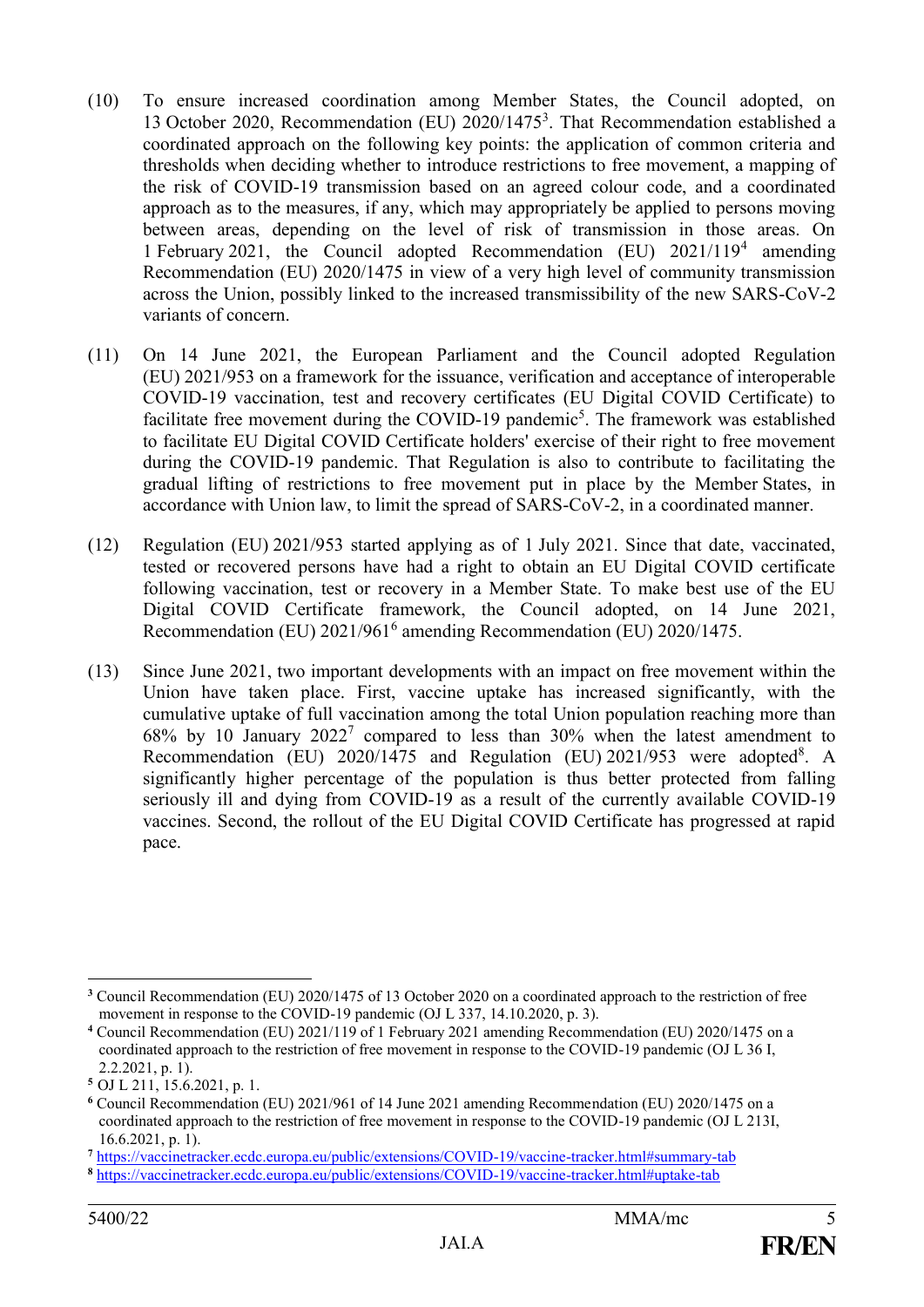By January 2022, Member States have issued more than 1 billion EU Digital COVID Certificates. The EU Digital COVID Certificate is thus a widely available, reliable and accepted tool to facilitate free movement during the COVID-19 pandemic. The EU Digital COVID Certificate framework is not only used by the EU Member States, the three non-EU European Economic Area countries and Switzerland<sup>9</sup>, but also by 29 other third countries and territories, with more third countries expected to join in the future. At the same time, the epidemiological situation within the Union remains challenging, justifying the maintenance of measures aimed at protecting public health.

- (14) In view of these developments, the common approach set out in Council Recommendation (EU) 2020/1475 should be adapted further, as also requested by the European Council in its conclusions of 22 October 2021<sup>10</sup>. In particular, a person's COVID-19 vaccination, test or recovery status, as evidenced by an EU Digital COVID Certificate, should be the key determinant. As EU Digital COVID Certificates can be safely issued, verified and accepted, travellers in the possession of a valid EU Digital COVID Certificate should not be subject to additional restrictions to free movement, such as further tests for SARS-CoV-2 infection. In particular, persons travelling within the Union should in principle not be required to undergo quarantine, given that it constitutes a significant restriction to free movement.
- (15) This is supported by recommendations issued by the  $WHO<sup>11</sup>$ , according to which fully vaccinated travellers, as well as travellers who have recovered from COVID-19 within the 6 months prior to travelling, should not be subject to additional restrictions. Persons who do not fall within these two categories should in principle be able to travel based on a negative test for SARS-CoV-2 infection.
- (16) To simplify free movement within the Union, it is necessary to set out a common understanding of the conditions that the three types of EU Digital COVID Certificates should meet in order to be accepted.
- (17) On 21 December 2021, the Commission adopted Delegated Regulation (EU) 2021/2288 amending the Annex to Regulation (EU) 2021/953 of the European Parliament and of the Council as regards the acceptance period of vaccination certificates issued in the EU Digital COVID Certificate format indicating the completion of the primary vaccination series $12$ . That Delegated Regulation established, for the purpose of travel, certificates indicating the completion of the primary vaccination series shall be accepted only if not more than 270 days have passed since the date of the latest dose in that series. As it was not yet possible to determine an acceptance period for certificates indicating the administration of booster doses, the Delegated Regulation noted that no acceptance period should, at this stage, apply to certificates indicating the administration of a booster dose.

<sup>&</sup>lt;u>.</u> **9** Commission Implementing Decision (EU) 2021/1126 of 8 July 2021 establishing the equivalence of COVID-19 certificates issued by Switzerland to the certificates issued in accordance with Regulation (EU) 2021/953 of the European Parliament and of the Council (OJ L 243, 9.7.2021, p. 49).

**<sup>10</sup>** EUCO 17/21.

**<sup>11</sup>** WHO-2019-nCoV-Policy-Brief-Risk-based-international-travel-2021.1, available at: <https://www.who.int/publications/i/item/WHO-2019-nCoV-Policy-Brief-Risk-based-international-travel-2021.1>

**<sup>12</sup>** OJ L 458, 22.12.2021, p. 459.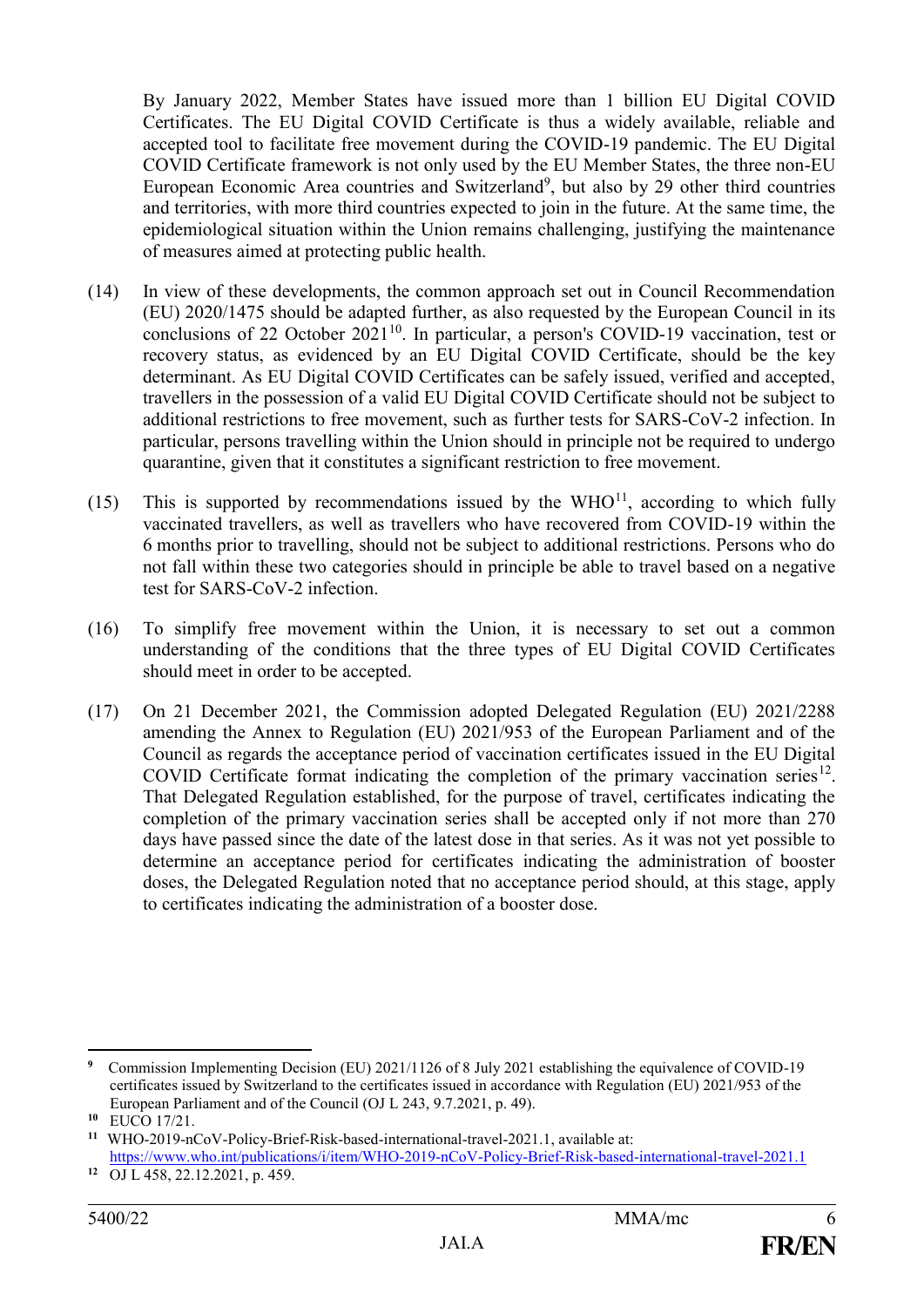- (18) Member States should immediately take all necessary steps to ensure access to vaccination for those population groups whose previously issued vaccination certificates approach the limit of the standard acceptance period, with full regard for domestic decisions on prioritisation for different population groups in the vaccination roll-out in light of national policy and the epidemiological situation.
- (19) The Commission should be invited to monitor and to regularly re-evaluate the approach regarding the acceptance period to assess whether adaptations or changes might be needed on the basis of newly emerging scientific evidence including in relation to the acceptance period for certificates issued following the administration of a booster dose.
- (20) To simplify free movement within the Union, the standard validity periods for test certificates should be maintained. The sampling required for a molecular nucleic acid amplification test (NAAT) should, in order to be eligible, be carried out not more than 72 hours prior to arrival. A shorter validity period of not more than 24 hours is justified for rapid antigen tests listed in Annex I of the EU common list of COVID-19 rapid antigen tests agreed by the Health Security Committee<sup>13</sup> given the availability of those tests.
- (21) Over the last couple of months, the clinical performance of rapid antigen tests has improved. In May 2021, the Technical Working Group on COVID-19 diagnostic tests established by the Health Security Committee<sup>14</sup>, responsible for maintaining the EU common list of rapid antigen tests, put in place a more structured, coherent and swift procedure for updating the list. Moreover, on 21 September 2021, the Technical Working Group agreed on additional definitions and criteria that should be considered for independent validation studies assessing the clinical performance of rapid antigen tests for COVID-19 diagnosis. Only rapid antigen test results based on nasal, oropharyngeal and/or nasopharyngeal specimens should be valid for the issuance of test certificates in the EU Digital COVID Certificate format. The Technical Working Group agreed to exclude from the list rapid antigen tests solely based on alternative sample types such as saliva.

Furthermore, neither pooled rapid antigen tests nor rapid antigen self-tests are included in the list, further increasing the likely consistency of the performance of the tests included. The seventh and latest update of the common list was agreed by the Health Security Committee on 10 November 2021. Given these improvements, all Member States should, for the purpose of travel, accept both test certificates issued following a NAAT and test certificates issued following a rapid antigen test featured in the EU common list.

(22) In view of evidence supporting a recommendation that people who have recovered from laboratory-confirmed COVID-19 do not need additional travel-related testing for SARS-CoV-2 infection or travel-related self-isolation or quarantine at least within the first 180 days of the first positive NAAT test, holders of such recovery certificates should also be exempted from additional travel restrictions for that period.

<sup>13</sup> Available at: [https://ec.europa.eu/health/sites/default/files/preparedness\\_response/docs/covid- 19\\_rat\\_common](https://ec.europa.eu/health/sites/default/files/preparedness_response/docs/covid-%20%2019_rat_common-list_en.pdf)[list\\_en.pdf](https://ec.europa.eu/health/sites/default/files/preparedness_response/docs/covid-%20%2019_rat_common-list_en.pdf)

<sup>&</sup>lt;sup>14</sup> [https://ec.europa.eu/health/security/crisis-management/twg\\_covid-19\\_diagnostic\\_tests\\_en](https://ec.europa.eu/health/security/crisis-management/twg_covid-19_diagnostic_tests_en)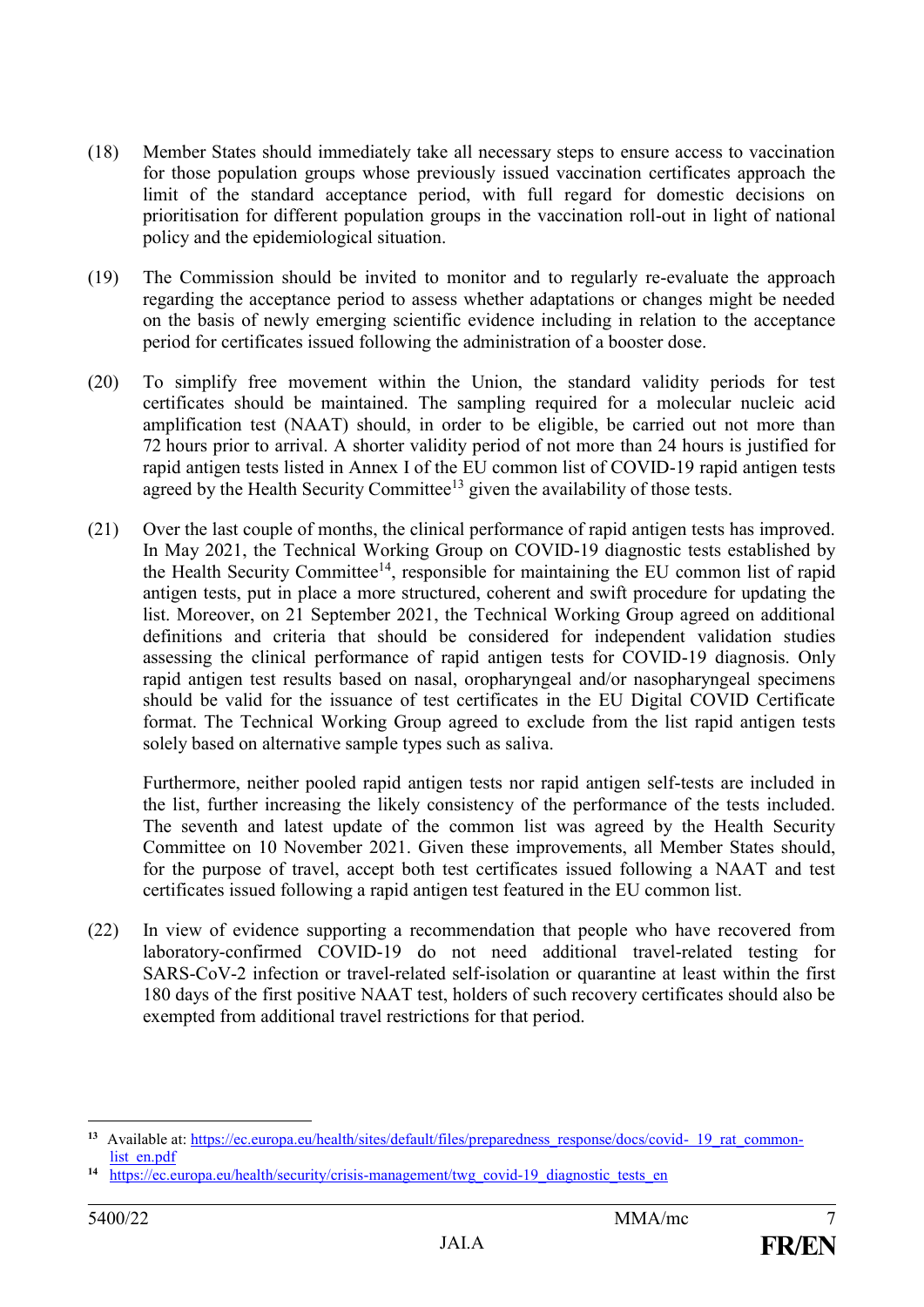- (23) The EU Digital COVID Certificate system offers the possibility for validation rules to be applied automatically to the certificates' datasets, ensuring that travel rules are applied quickly, reliably and predictably. To facilitate the application of EU Digital COVID certificate validation rules, Member States should make use of the standardised business rules processing functionality offered by the EU Digital COVID Certificate system<sup>15</sup>.
- (24) Since the adoption of Regulation (EU) 2021/953, the Commission has adopted several implementing acts establishing that COVID-19 certificates issued by a certain third country to Union citizens and their family members are to be considered as equivalent to certificates issued by Member States in accordance with that Regulation with a view to facilitating the free movement of their holders. Where this Recommendation makes reference to EU Digital COVID Certificates issued in line with Regulation (EU) 2021/953, this should be understood as also covering certificates issued to Union citizens and their family members covered by these implementing acts. To facilitate free movement, Member States should also be encouraged to issue EU Digital COVID Certificates pursuant to Article 8(1) of Regulation (EU) 2021/953 to persons covered by that provision having been vaccinated in third countries, in particular third countries the certificates of which are not covered by such implementing acts.
- (25) As stated in Article 3(6) of Regulation (EU) 2021/953, possession of an EU Digital COVID Certificate is not to be a precondition for exercising the right to free movement. Therefore, persons not in the possession of an EU Digital COVID Certificate should not be prevented from travelling, but could, if necessary, be required to undergo a test for SARS-CoV-2 infection prior to or after arrival to reduce the risk of imported infections.
- (26) This Recommendation covers the use of the EU Digital COVID Certificate to facilitate free movement within the Union during the COVID-19 pandemic. It neither prescribes nor prohibits the use of COVID-19 certificates for domestic purposes, such as access to events, venues or the workplace. As noted in Recital 48 of Regulation (EU) 2021/953, where a Member State decides to use EU Digital COVID Certificates for other purposes, the legal basis for such domestic uses has to be provided for in national law, which has to comply, among other things, with data protection requirements. As noted in Recital 49 of Regulation (EU) 2021/953, where a Member State has established a system of COVID-19 certificates for domestic purposes, it should ensure that the EU Digital COVID Certificates can also be used and are fully accepted. This is to make sure that holders of such certificates going to another Member State in exercise of their right of free movement do not have to obtain an additional national certificate.
- (27) Given their specific situation or essential function, certain categories of travellers exercising their right of free movement should not be required to be in the possession of an EU Digital COVID Certificate. At the same time, this list could be more limited compared to Recommendation (EU) 2020/1475, given that many persons travelling for an essential function or need are already vaccinated. It should cover transport workers or transport service providers, patients travelling for imperative medical reasons, seafarers, persons who cross borders daily or frequently to go to work or school, visit close relatives, seek medical care, or to take care of loved ones, and children under the age of 12 years.

<sup>&</sup>lt;u>.</u> 15 [https://ec.europa.eu/health/sites/default/files/ehealth/docs/eu-dcc\\_validation-rules\\_en.pdf](https://ec.europa.eu/health/sites/default/files/ehealth/docs/eu-dcc_validation-rules_en.pdf)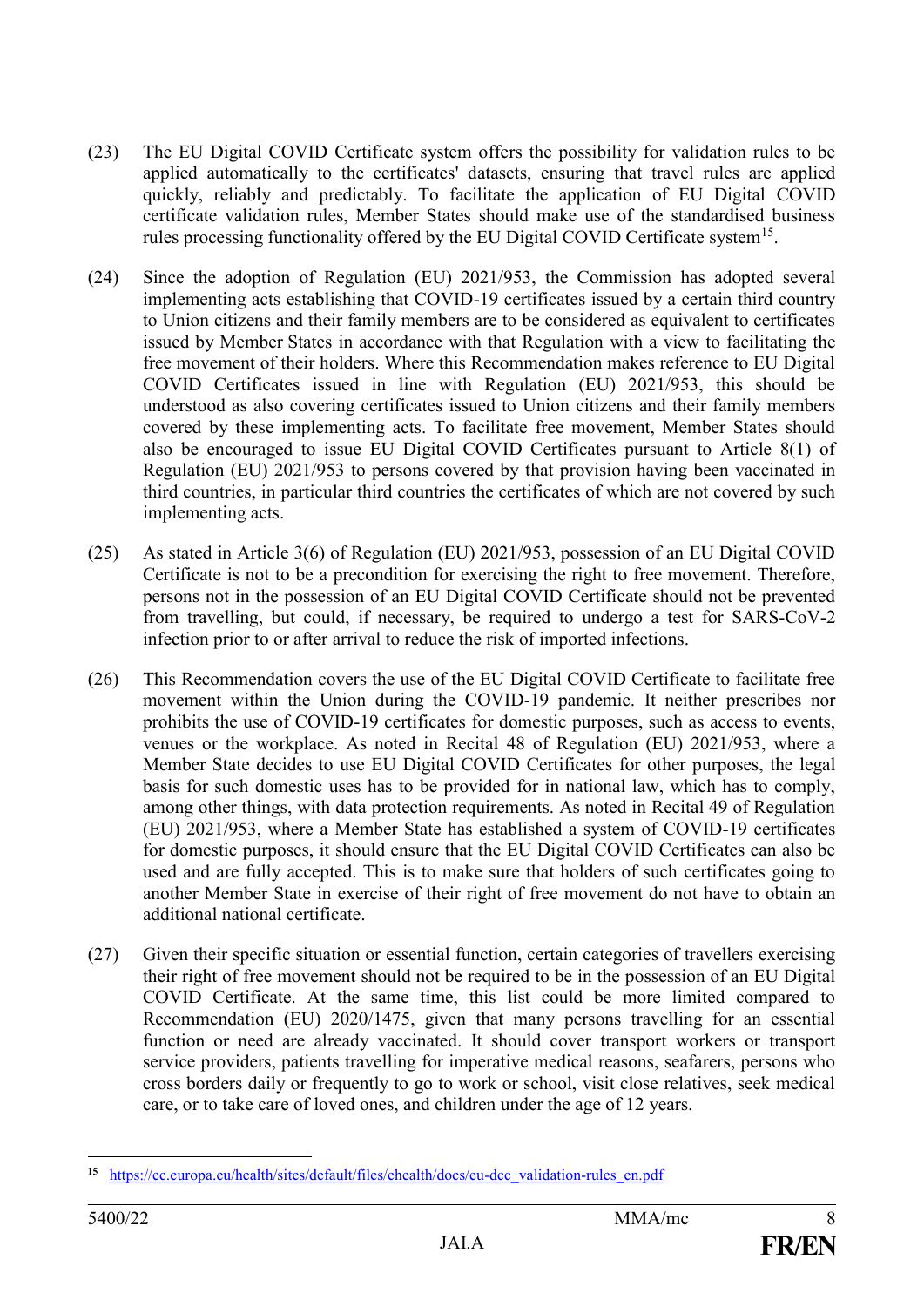- (28) In view of the progress made in terms of vaccine uptake and the successful rollout of the EU Digital COVID Certificate, COVID-19 travel measures should be applied at the personal instead of the regional level, meaning that a traveller's COVID 19 vaccination, test or recovery status as evidenced by a valid EU Digital Covid certificate should be the key determinant. Travellers exercising their right of free movement with a valid certificate should, in principle, not be subject to additional restrictions. This approach is justified due to the fact that the virus is still present in all regions throughout the EU and the epidemiological situation in those regions changes constantly and rapidly. A person-based approach will substantially simplify the framework applicable to travel during the pandemic in the EU, and will provide additional clarity and predictability to travellers as to the applicable rules.
- (29) As it is a useful and easily understandable tool for the public and Member States' authorities, the traffic light map indicating the epidemiological situation at regional level should be maintained for information purposes, with the exception of mapping areas where the virus is circulating at very high levels and where additional measures are necessary. The map's criteria and thresholds, as set out in Council Recommendation (EU) 2020/1475, should nevertheless be adapted in order to give greater emphasis to newly notified COVID-19 cases as the key criterion to approximate the risk of a traveller importing infections with SARS-CoV-2. This criterion should be weighted by the vaccine uptake in the same region, to take into account that vaccination reduces the risk to public health posed by COVID-19.

The resulting weighted rate should be assigned a colour-code using the thresholds of the risk assessment model developed by ECDC, except for regions with an insufficient testing rate. The specifics of the map should be included in an annex to the Recommendation. Using data provided by the Member States, the map should be published by the European Centre for Disease Prevention and Control on a weekly basis.

- (30) Particular attention should be paid to areas where the virus is circulating at very high levels, given the increased likelihood of imported cases from these areas, as well as the strain that prolonged periods of high case numbers can put on these areas' public healthcare systems. To mitigate these public health risks, Member States should advise against all non-essential travel to and from such areas. In addition, persons not in the possession of a vaccination or recovery certificate arriving from such areas should be required to undergo a test for SARS-CoV-2 infection prior to departure as well as undergo post-arrival quarantine/self-isolation. Exceptions for essential travellers, in particular for transport workers and transport service providers, should apply in order to limit the disruption to the internal market and to preserve the functioning of the 'Green Lanes'.
- (31) To ensure unity of travelling families, children under the under the age of 12 years who are in the possession of a valid EU Digital COVID Certificate, be it a vaccination certificate, a test certificate, or a certificate of recovery, or a negative test for SARS-CoV-2 infection, should not be required to undergo travel-related quarantine/self-isolation. In addition, children under the age of 6 years should be exempt from the requirement to undergo travel-related quarantine/self-isolation or tests for SARS-CoV-2 infection.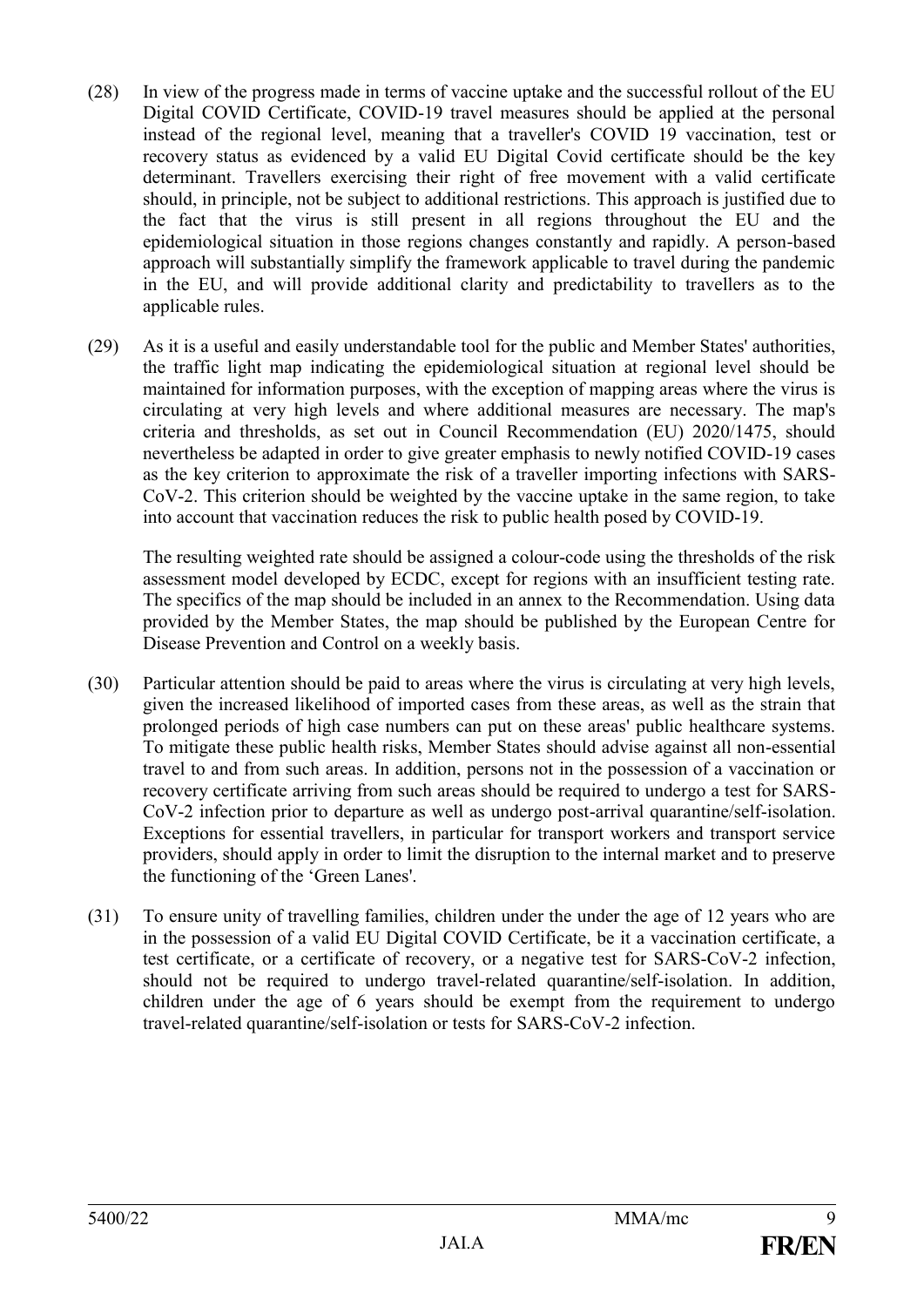(32) The emergence of new SARS-CoV-2 variants, as evidenced by the emergence of the 'Omicron' variant, remain**s** a cause for concern and should be taken into account by Member States in the context of restrictions to free movement in response to the COVID-19 pandemic. The European Centre for Disease Prevention and Control regularly assesses new evidence on variants detected through epidemic intelligence, rules-based genomic variant screening, or other scientific sources<sup>16</sup>. This covers, in particular, variants of concern, for which clear evidence is available indicating a significant impact on transmissibility, severity and/or immunity that is likely to have an impact on the epidemiological situation in the EU/EEA, and variants of interest, for which evidence is available on genomic properties, epidemiological evidence or in-vitro evidence that could imply a significant impact on transmissibility, severity or immunity, realistically having an impact on the epidemiological situation in the EU/EEA.

To provide an overview of the proportion of variants of concern and variants of interest in the EU/EEA together with sequencing volumes, the European Centre for Disease Prevention and Control is also publishing, on a weekly basis, maps and other data<sup>17</sup>. To obtain timely and accurate information on the emergence and circulation of SARS-CoV-2 variants of concern or interest, it is important that Member States maintain or attain a sufficiently high sequencing volume. Insufficient sequencing volume results in poor ability to detect circulating variants of concern before they have an impact on the overall epidemiological situation. At the same time, it is important that Member States take into account the differences in sequencing volume, so as not to discourage high levels of sequencing.

(33) The SARS-CoV-2 variants 'Alpha', 'Delta' and 'Omicron', the latter in the process of becoming the dominant variant within the Union, have demonstrated the negative impact new SARS-CoV-2 variants can have on the epidemiological situation. While it may be very difficult to stop the spread of a variant once it has been detected within the Union, given their potential impact, it is nevertheless appropriate to establish an emergency brake procedure for a coordinated approach that aims to delay the spread of new variants within the Union. To ensure coordination among Member States, this should also apply to situations where Member States impose, in accordance with Union law, restrictions because the epidemiological situation in an area worsens quickly, in particular in areas already seriously affected.

**<sup>16</sup>** <https://www.ecdc.europa.eu/en/covid-19/variants-concern>

<sup>&</sup>lt;sup>17</sup> [https://covid19-country-overviews.ecdc.europa.eu/#4\\_EUEEA:\\_variants\\_of\\_concern](https://covid19-country-overviews.ecdc.europa.eu/#4_EUEEA:_variants_of_concern)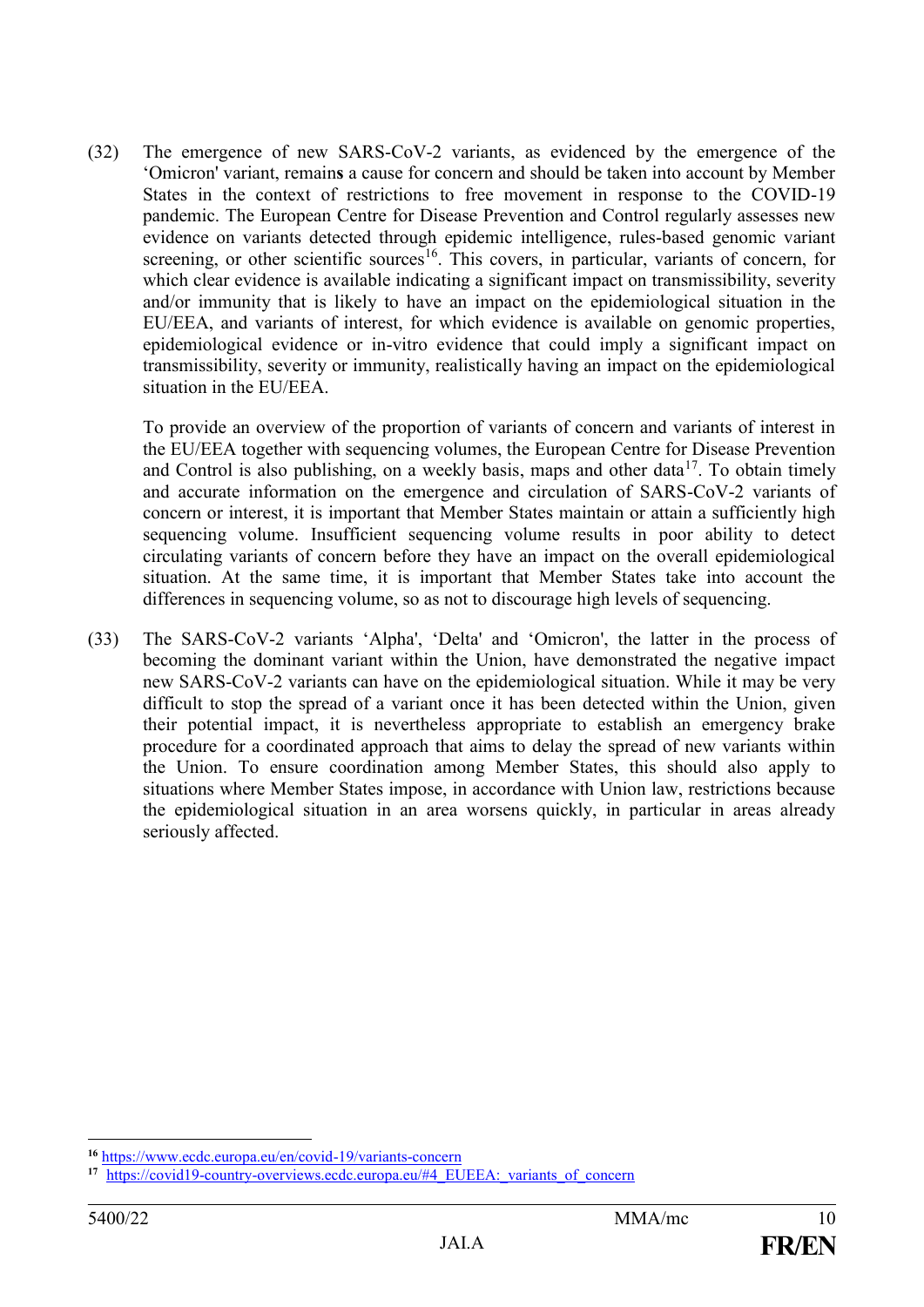- (34) As set out in Regulation (EU) 2021/953, where a Member State requires, in accordance with Union law, holders of the EU Digital COVID Certificate to undergo, after entry into its territory, quarantine or self-isolation or to be tested for SARS-CoV-2 infection, or if it imposes other restrictions on the holders of such certificates because, for example, the epidemiological situation in a Member State or in a region within a Member State worsens quickly, in particular as a result of a SARS-CoV-2 variant of concern or interest, it is to inform the Commission and the other Member States accordingly, if possible 48 hours in advance of the introduction of such new restrictions. To that end, the Member State is to provide the reasons for and scope of such restrictions, specifying which certificate holders are subject to or exempt from such restrictions, and the date and duration of such restrictions, including to outline their compliance with the principles of proportionality and non-discrimination.
- (35) The emergency brake procedure could be triggered either by a Member State, based on the information to be submitted pursuant to Regulation (EU) 2021/953, or by the Commission, based on the regular assessment of new evidence on variants by the European Centre for Disease Prevention and Control. It may result in an agreement, based on a proposal by the Commission, to apply, for a limited period of time, additional restrictions on travel from the areas concerned, such as testing or quarantine/self-isolation requirements for travellers or both. The framework for the definition and assessment of criteria that could result in the triggering of public health interventions against variants of concern, currently being developed by the European expert group on  $SARS-CoV-2$  variants<sup>18</sup>, should be taken into account once available.
- (36) To preserve the functioning of the 'Green Lanes', testing requirements imposed on transport workers and transport service providers as a result of the emergency brake being triggered should be limited to rapid antigen tests, and no quarantine/self-isolation should be required. Such testing requirements should not lead to transport disruptions. Should transport or supply chain disruptions occur, any such systematic testing requirements should lifted or repealed immediately.

**<sup>18</sup>** [https://ec.europa.eu/transparency/expert-groups-register/screen/expert](https://ec.europa.eu/transparency/expert-groups-register/screen/expert-groups/consult?lang=en&groupId=3791&fromMeetings=true&meetingId=27935)[groups/consult?lang=en&groupId=3791&fromMeetings=true&meetingId=27935](https://ec.europa.eu/transparency/expert-groups-register/screen/expert-groups/consult?lang=en&groupId=3791&fromMeetings=true&meetingId=27935)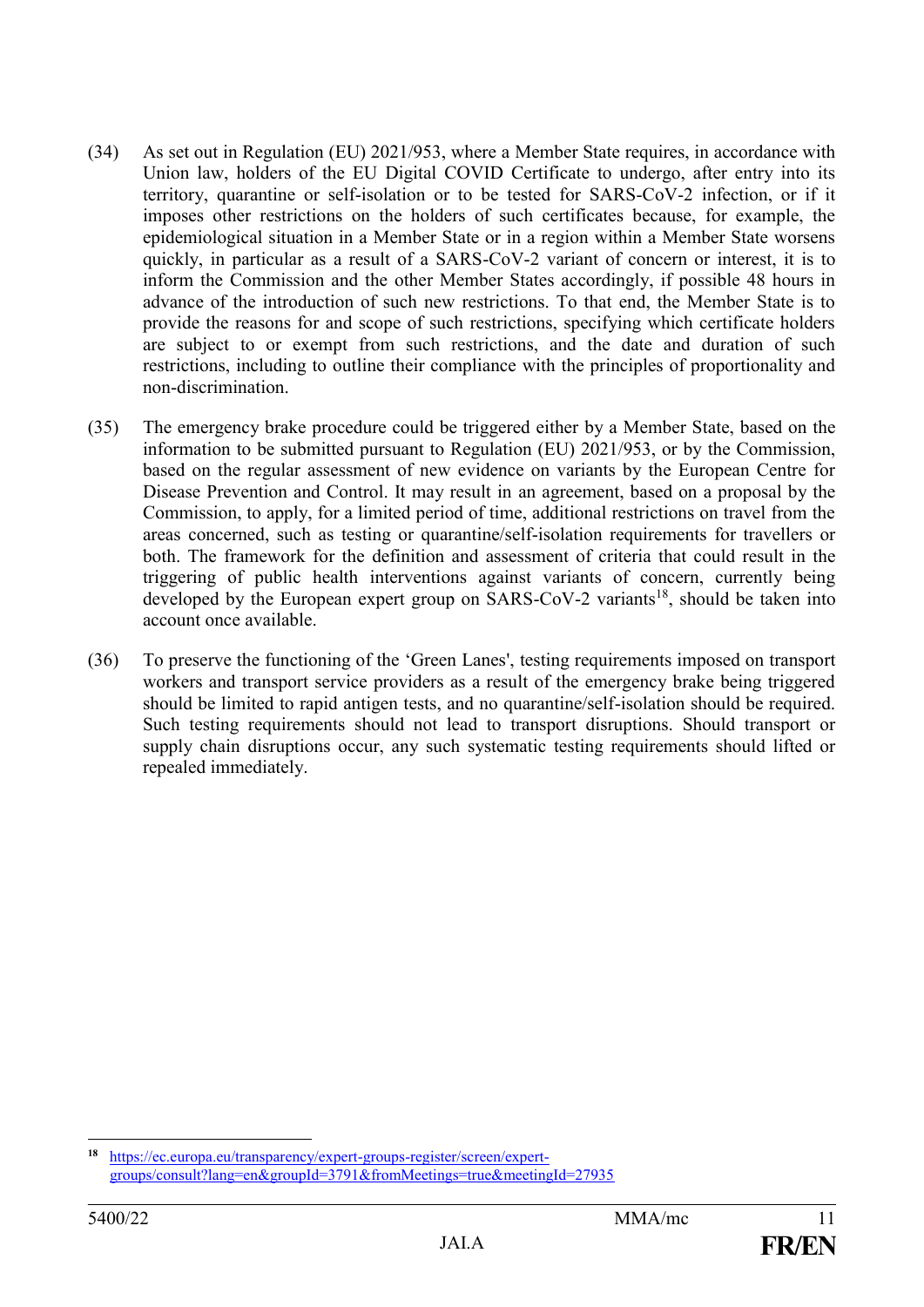- (37) Contact tracing remains a central pillar of the fight against the spread of the virus, especially in connection with the emergence of new variants. At the same time, effective and timely contact tracing is more challenging when it needs to be performed across borders and for high volumes of passengers travelling close to each other. To facilitate this, a common Digital Passenger Locator Form ('PLF')<sup>19</sup> has been developed, and Member States should be encouraged to make use of this common format to facilitate travel. Member States should also be encouraged to join the PLF Exchange Platform, established on the basis of Commission Implementing Decision (EU) 2021/858<sup>20</sup>, to enhance their cross-border contact tracing capabilities for all transport modes. The PLF exchange platform allows for the secure, timely and effective exchange of data between the competent authorities of the Member States, by enabling them to transmit information from their existing national digital PLF systems and relevant epidemiological information to other competent authorities in an interoperable and automatic manner.
- (38) Where PLFs are also used for purposes other than contact tracing, such as to determine whether an incoming traveller is to undergo a test for SARS-CoV-2 infection, failure to submit a PLF on time before arrival should not result in the traveller being denied entry into the country concerned, as this would amount to a serious restriction of free movement. Where appropriate, such travellers could however be required to undergo other measures, such as a post-arrival test for SARS-CoV-2 infection.
- (39) Clear, timely and comprehensive information to the general public remains crucial to limit the impacts of any restrictions to free movement put in place, ensuring predictability, legal certainty and compliance by citizens. Member States should provide such information in a timely manner, including via the 'Re-open EU' web platform<sup>21</sup>. Member States should also be encouraged to provide, on 'Re-open EU', information on the domestic use of EU Digital COVID Certificates, given the relevance of such information to travellers from other Member States.
- (40) In view of the evolving epidemiological situation, and as more relevant scientific evidence becomes available, the Commission, supported by the European Centre for Disease Prevention and Control, should regularly review this Recommendation, and transmit its findings to the Council for its consideration, together with a proposal to amend the Recommendation, where necessary. In particular, in line with the principles of necessity and proportionality, which provide that any restrictions should be lifted as soon as the epidemiological situation allows for it, the Commission is invited to closely monitor the evolution in the epidemiological situation and re-evaluate if the requirement to hold an EU Digital Covid certificate is still justified once the epidemiological situation in the whole EU or at regional level has improved.

<sup>1</sup> **19** <https://www.euplf.eu/en/home/index.html>

**<sup>20</sup>** Commission Implementing Decision (EU) 2021/858 of 27 May 2021 amending Implementing Decision (EU) 2017/253 as regards alerts triggered by serious cross-border threats to health and for the contact tracing of passengers identified through Passenger Locator Forms (OJ L 188, 28.5.2021, p. 106).

**<sup>21</sup>** <https://reopen.europa.eu/en>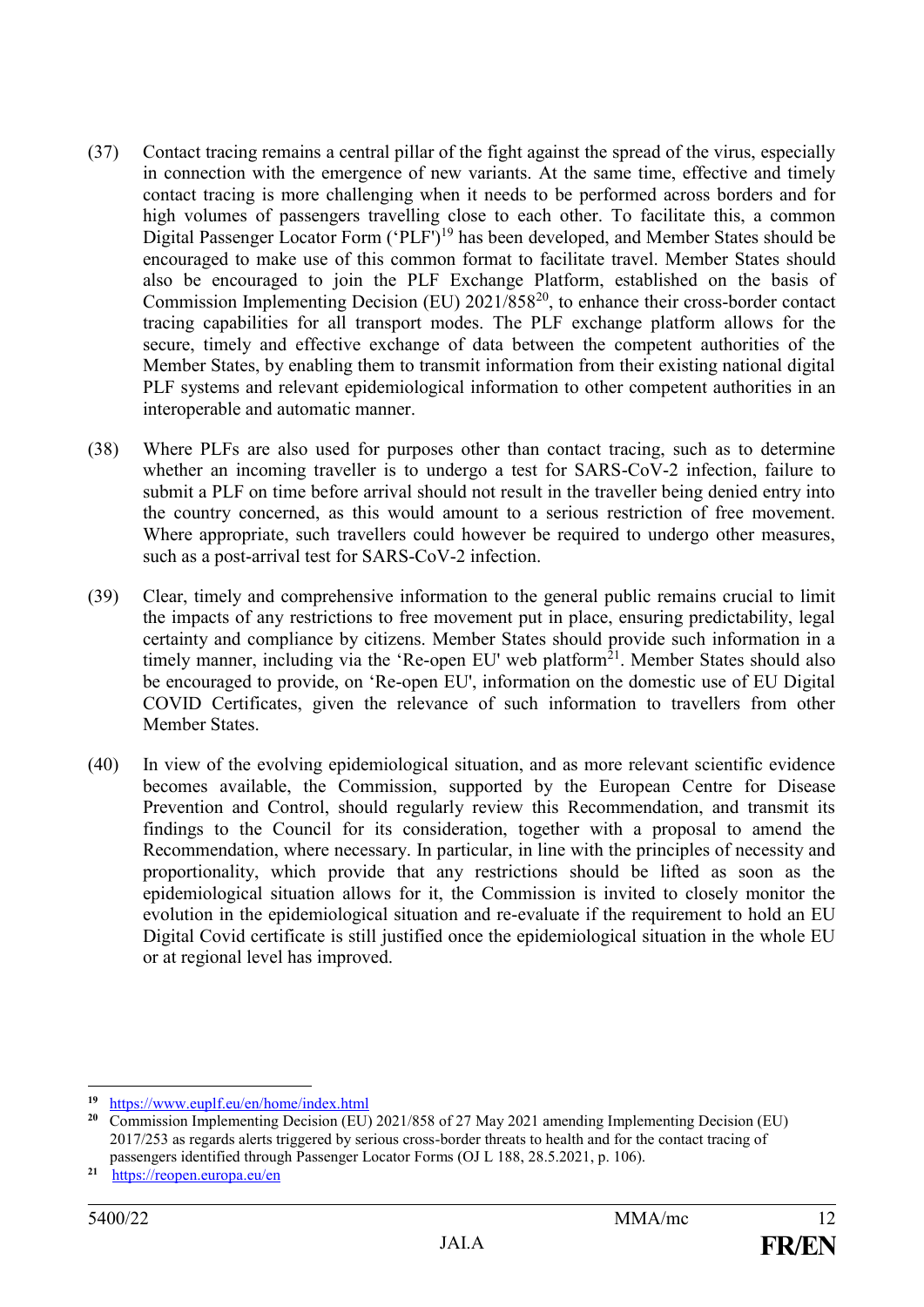- (41) Given that this Recommendation adapts and further develops the common approach to facilitate safe free movement during the COVID-19 pandemic, Council Recommendation (EU) 2020/1475 should be replaced.
- (42) To allow for sufficient time for the coordinated approach set out in this Recommendation to be implemented, the Recommendation should apply as of 1 February 2022.
- (43) In line with the principle of proportionality, the mechanisms put in place by this Recommendation should be strictly limited in scope and time to restrictions adopted in response to this pandemic. At the latest when Regulation (EU) 2021/953 ceases to apply, this Recommendation should also cease to apply,

### HAS ADOPTED THIS RECOMMENDATION:

### **General Principles**

When adopting and applying measures to protect public health in response to the COVID-19 pandemic, Member States should coordinate their actions based on the following principles:

- 1. Any restrictions to the free movement of persons within the Union put in place to limit the spread of COVID-19 should be based on specific and limited public interest grounds, namely the protection of public health. It is necessary for such limitations to be applied in compliance with the general principles of Union law, in particular proportionality and non-discrimination. Any measures taken should thus not extend beyond what is strictly necessary to safeguard public health.
- 2. Any such restrictions should be lifted as soon as the epidemiological situation, including in hospitals, allows it.
- 3. Member States should ensure that any requirements imposed on citizens and businesses provide a concrete benefit to the public health efforts to combat the pandemic and do not create an undue and unnecessary administrative burden.
- 4. There may be no discrimination between Member States, for example by applying more generous rules to travel to and from a neighbouring Member State as compared to travel to and from other Member States.
- 5. Restrictions may not be discriminatory, that is, they should apply equally to returning nationals of the Member State concerned. Restrictions cannot be based on the nationality of the person concerned.
- 6. Member States should always admit their own nationals and Union citizens and their family members resident in their territory. Member States should in principle not refuse the entry of other persons travelling from other Member States, and should facilitate swift transit through their territories.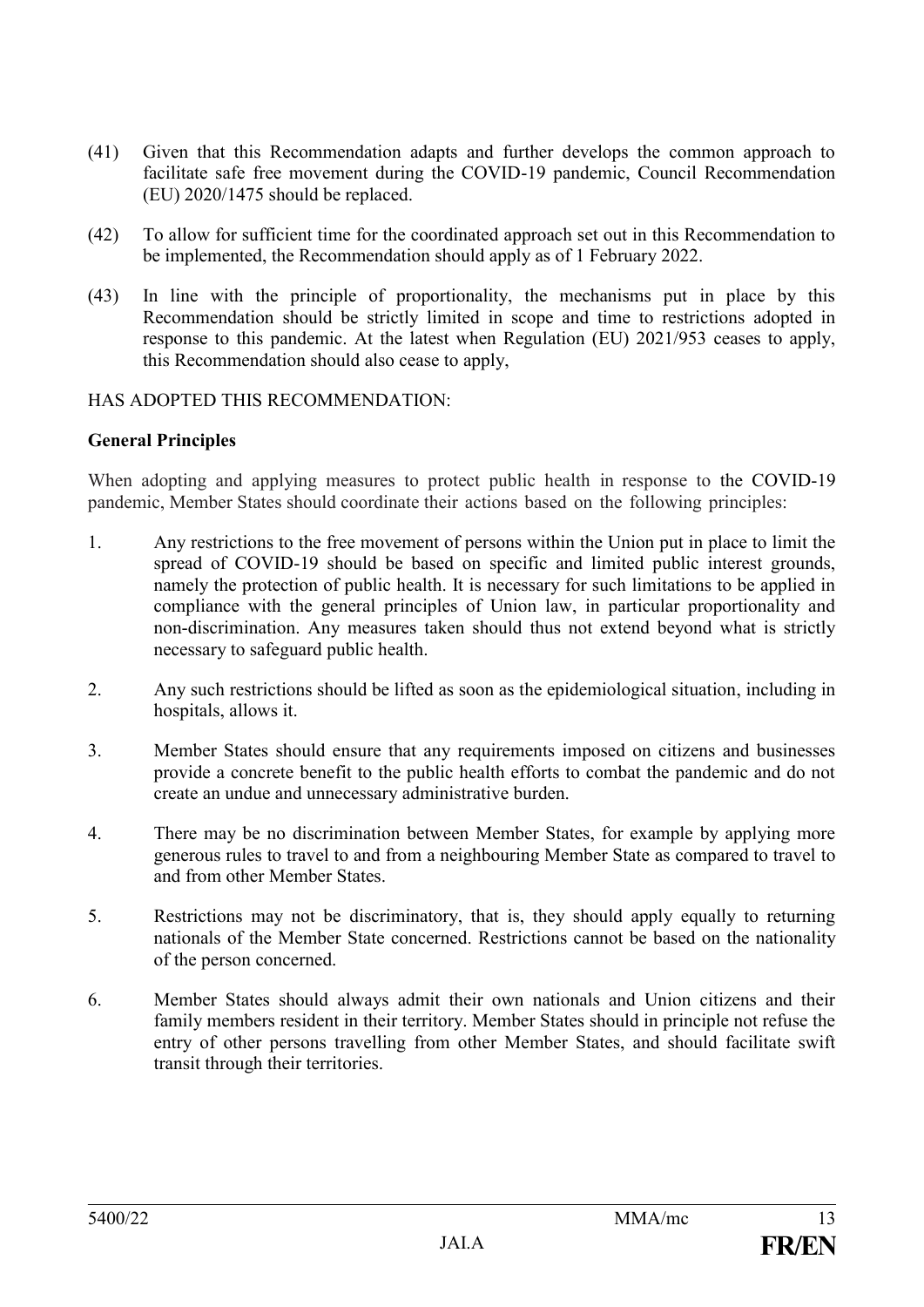- 7. Member States should pay particular attention to the specificities of cross-border regions, outermost regions, exclaves and geographically isolated areas and the need to cooperate at local and regional level.
- 8. Member States should avoid disruptions to supply chains and essential travel and should keep transport flows moving in line with the system of 'Green Lanes' system.
- 9. Member States should regularly exchange information on all matters covered by the scope of this recommendation and inform citizens accordingly.
- 10. Restrictions should not take the form of prohibitions on the operation of certain transport services.

#### **Coordinated framework to facilitate safe free movement during the COVID-19 pandemic**

11. Travellers in the possession of a valid EU Digital COVID Certificate issued pursuant to Regulation (EU) 2021/953 meeting the conditions of point 12 should not be subject to additional restrictions to free movement. In particular, persons travelling within the Union should not be required to undergo quarantine.

In this context, the following derogations should apply to the first subparagraph:

- (a) the exemptions set out in point 16;
- (b) additional measures set out in point 19 for arrivals from areas where the virus is circulating at very high levels and thus likely to result in a significant level of imported cases;
- (c) additional measures agreed pursuant to point 25 to delay the spread of new SARS-CoV-2 variants of concern or interest.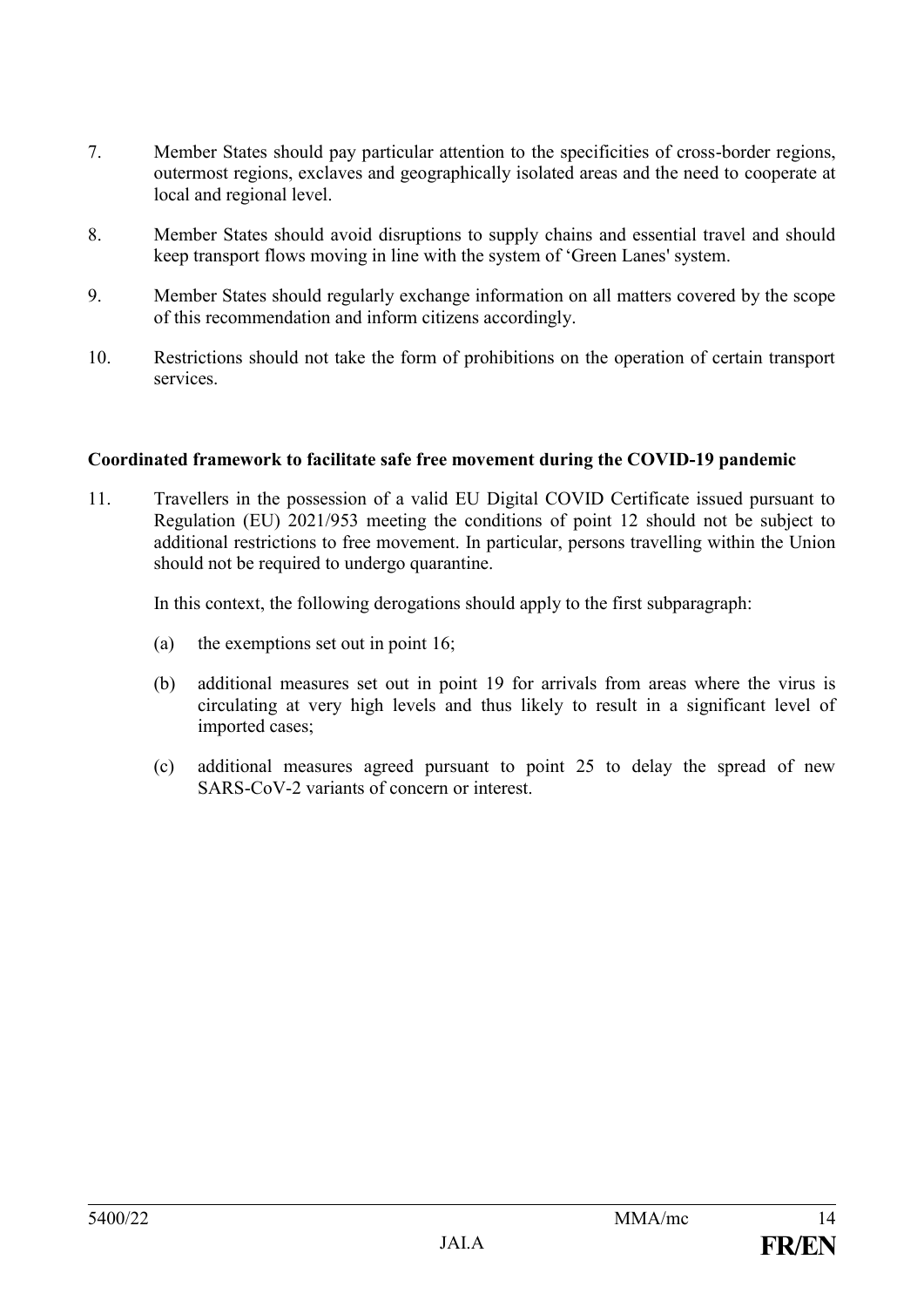- 12. An EU Digital COVID Certificate should be accepted if its authenticity, validity and integrity can be verified and if it meets the following conditions:
	- (a) Vaccination certificates issued in line with Regulation (EU) 2021/953 for a COVID-19 vaccine covered by the first subparagraph of Article 5(5) of that Regulation and indicating that the holder has received:
		- the second dose in a two-dose series;
		- a single-dose vaccine;
		- in line with the vaccination strategy of the Member State of vaccination, a single dose of a two-dose vaccine after having previously been infected with SARS-CoV-2;
		- a booster dose following the completion of the primary vaccination series;

provided that the acceptance period set out in Regulation (EU) 2021/953 has not yet elapsed and, for certificates falling under points (i) to (iii), at least 14 days have passed since the last dose.

Member States could also accept vaccination certificates issued in line with Regulation (EU) 2021/953 for COVID-19 vaccines covered by the second subparagraph of Article 5(5) of EU Digital COVID Certificate Regulation.

Member States should ensure access to vaccination with booster doses for those population groups whose vaccination certificates indicating the completion of the primary vaccination series approach the limit of the standard acceptance period and for which the national authorities have issued a recommendation to receive a booster dose.

On the basis of further scientific evidence, the Commission should regularly re-evaluate the approach set out in point (a).

- (b) Test certificates issued in line with Regulation (EU) 2021/953 indicating a negative test result obtained:
	- not more than 72 hours before arrival, in case of molecular nucleic acid amplification test (NAAT); or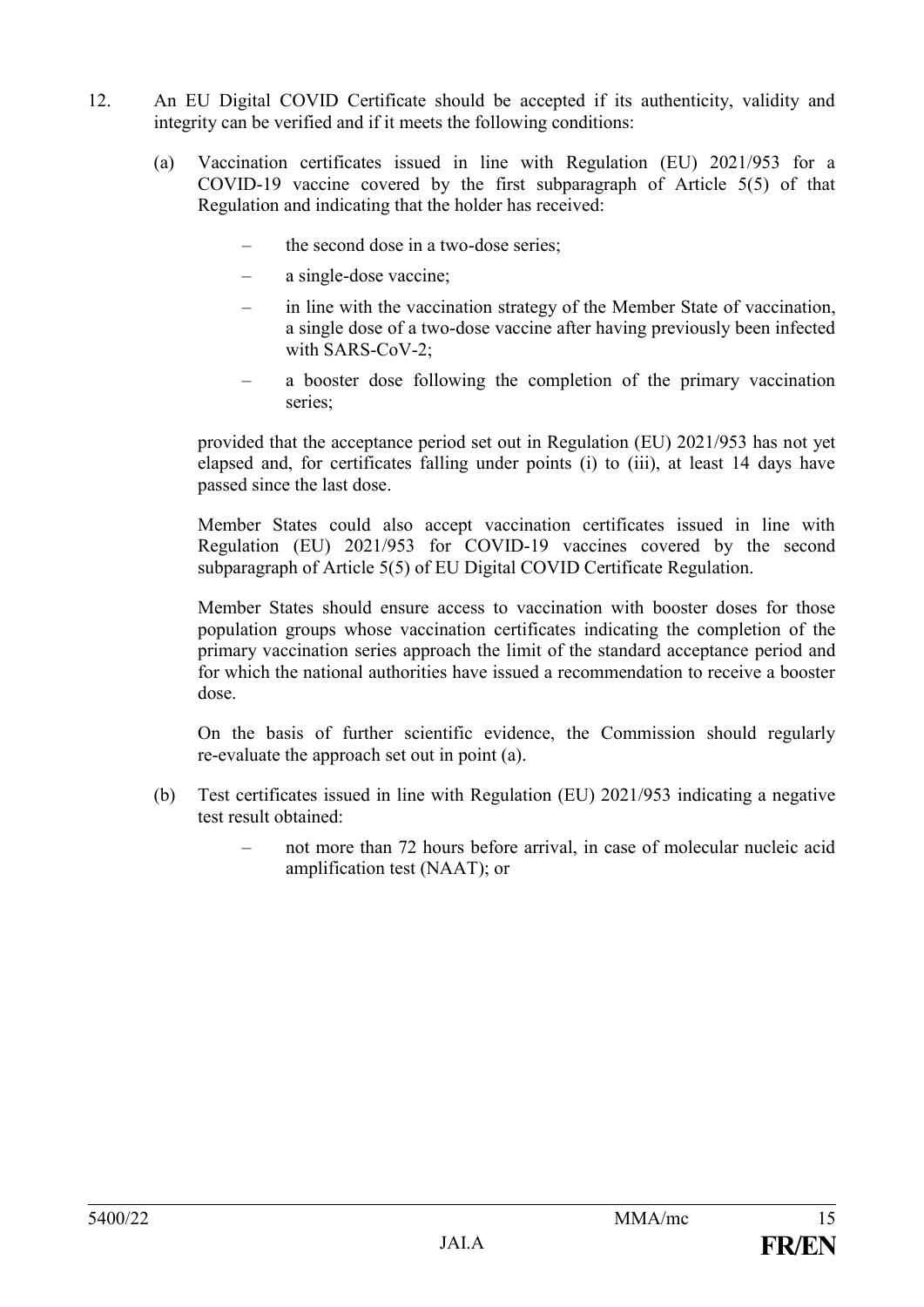– not more than 24 hours before arrival, in case of a rapid antigen test (RAT) listed in the common and updated list of COVID-19 rapid antigen  $t$ established on the basis of the Council Recommendation of 21 January 2021<sup>23</sup>.

For the purpose of travel in exercise of free movement rights, Member States should accept both types of tests.

Member States should seek to ensure that test certificates are issued as soon as possible after the collection of the test sample.

- (c) Certificates of recovery issued in line with Regulation (EU) 2021/953 indicating that not more than 180 days have passed since the date of the first positive NAAT result.
- 13. Member States should make use of the standardised business rules processing functionality offered by the EU Digital COVID Certificate system.
- 14. Where this Recommendation makes reference to EU Digital COVID Certificates issued in line with Regulation (EU) 2021/953, this should be understood as also covering certificates covered by an implementing act adopted pursuant to Article 3(10) or Article 8(2) of that Regulation issued by third countries to Union citizens and their family members. Member States are also encouraged to issue vaccination certificates pursuant to Article 8(1) of Regulation (EU) 2021/953.
- 15. Persons not in the possession of an EU Digital COVID Certificate issued in line with Regulation (EU) 2021/953 could be required to undergo an NAAT or RAT listed in the common and updated list prior to or no later than 24 hours after arrival. This does not apply to persons exempted from holding an EU Digital COVID Certificate in accordance with point 16.

### **Exemptions**

- 16. The following categories of travellers should not be required to be in the possession of a valid EU Digital COVID Certificate issued pursuant to Regulation (EU) 2021/953:
	- (a) the following types of travellers with an essential function or need, when exercising this essential function or need:
		- transport workers or transport service providers, including drivers and crew of freight vehicles carrying goods for use in the territory as well as those merely transiting;
		- patients travelling for imperative medical reasons;
		- seafarers.

<u>.</u>

**<sup>22</sup>** Available at: [https://ec.europa.eu/health/sites/default/files/preparedness\\_response/docs/covid-19\\_rat\\_common](https://ec.europa.eu/health/sites/default/files/preparedness_response/docs/covid-19_rat_common-list_en.pdf)[list\\_en.pdf](https://ec.europa.eu/health/sites/default/files/preparedness_response/docs/covid-19_rat_common-list_en.pdf)

<sup>&</sup>lt;sup>23</sup> Council Recommendation of 21 January 2021 on a common framework for the use and validation of rapid antigen tests and the mutual recognition of COVID-19 test results in the EU (OJ C 24, 22.1.2021, p. 1).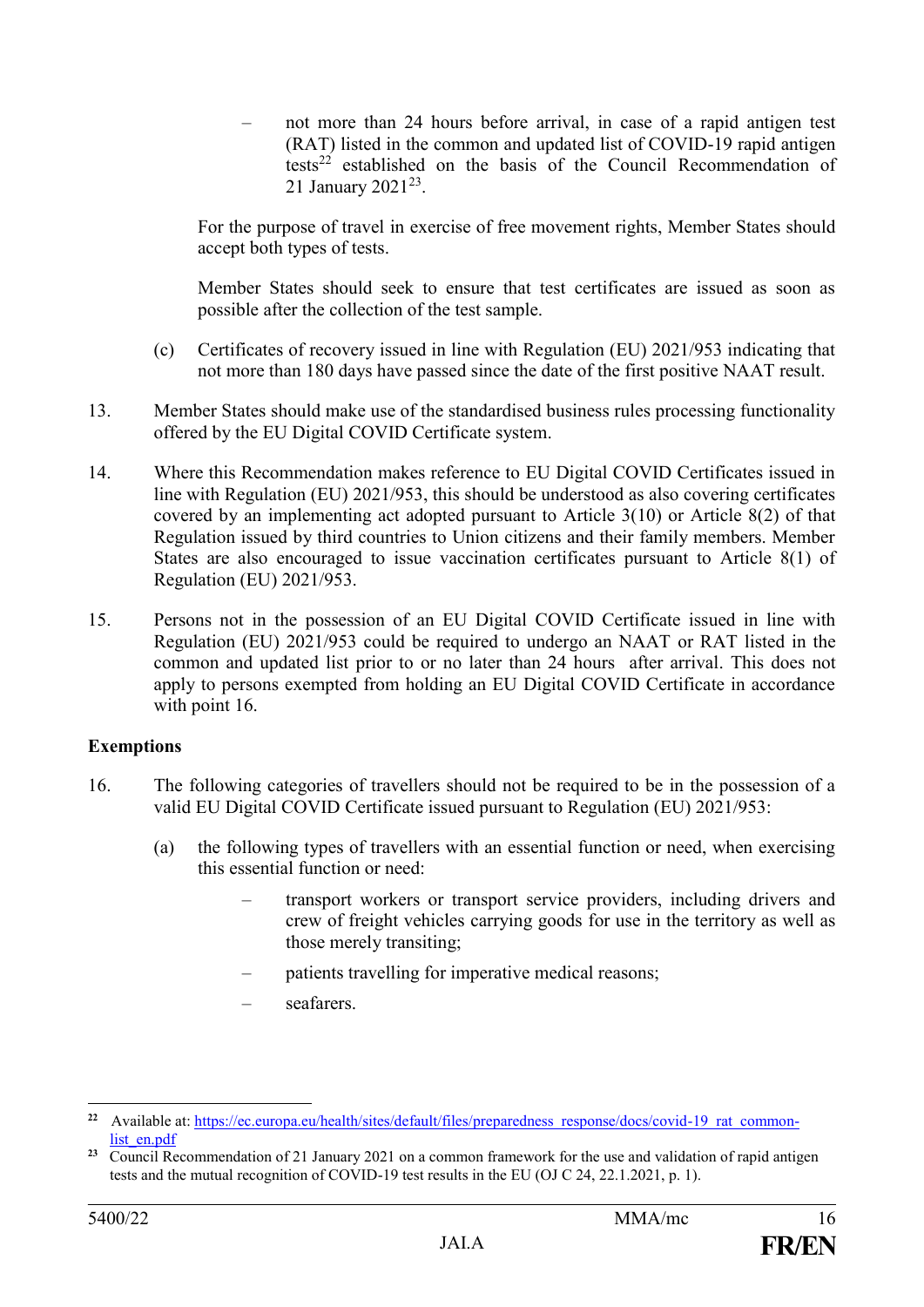- (b) persons living in border regions and travelling across the border on a daily or frequent basis for the purposes of work, business, education, family, medical care or caregiving;
- (c) children under the age of 12 years.

## **EU traffic light map and exceptions and additional measures based thereon**

17. Based on the data provided by the Member States, the European Centre for Disease Prevention and Control should publish a map of Member States, broken down by regions, indicating the potential risk of a person travelling from the region being infected with SARS-CoV-2 according to a traffic light system. This map should also include data from Iceland, Liechtenstein, Norway and, as soon as conditions allow<sup>24</sup>, the Swiss Confederation.

The traffic light map should be based on the criteria, thresholds and colour code set out in the Annex.

- 18. Each week, the European Centre for Disease Prevention and Control should publish updated versions of the maps and the underlying data.
- 19. The traffic light map should serve to provide the public and Member States' authorities with information as to the evolution of the epidemiological situation across the Union. In addition, Member States should, based on the traffic light map, apply the following measures to and from areas where the virus is circulating at very high levels and which are classified as "dark red"in accordance with point 3 (g) of the Annex:
	- (a) Member States should discourage all non-essential travel to and from those areas;
	- (b) persons not in the possession of a vaccination or recovery certificate arriving from those areas should be required to undergo an NAAT or RAT listed in the common and updated list prior to departure and to quarantine/self-isolate for ten days after arrival. Quarantine/self-isolation should end early if the person concerned undergoes, at the earliest on the fifth day after arrival, a test for SARS-CoV-2 infection that results in a negative test result.

<u>.</u>

**<sup>24</sup>** Subject to an agreement concluded between the EU and the Swiss Confederation on the cooperation on public health, including on the participation of the Swiss Confederation to the European Centre for Disease Prevention and Control according to Regulation (EC) No 851/2004 of the European Parliament and of the Council of 21 April 2004 establishing a European Centre for disease prevention and control (OJ L 142, 30.4.2004, p. 1).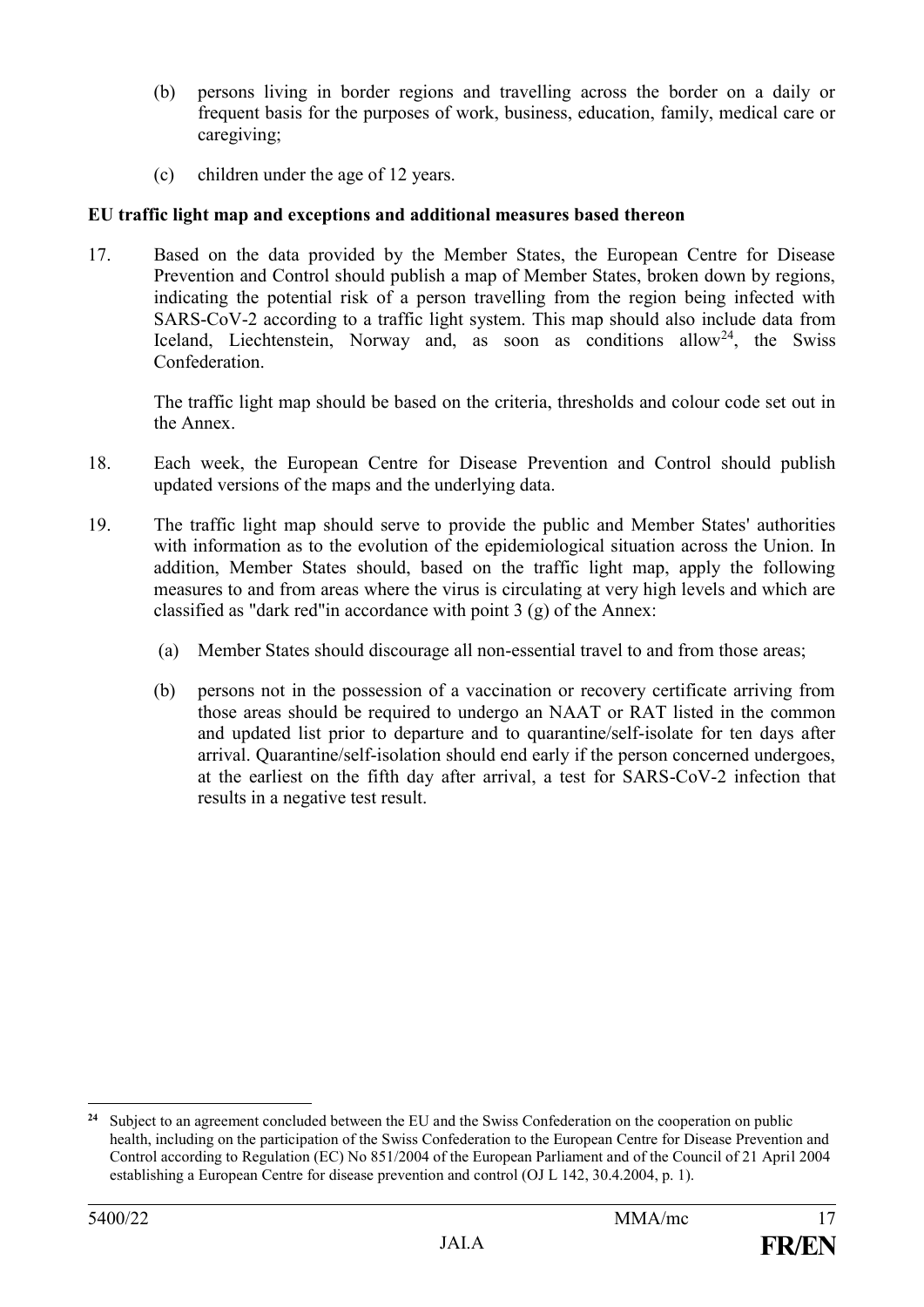Where such persons are covered by point 16(a) or (b), they should not be required to undergo quarantine/self-isolation but may be required to be in the possession of a negative test certificate. By way of derogation, transport workers and transport service providers should not be required to undergo self-isolation/quarantine or be in the possession of a negative test certificate while exercising this essential function.

Children under the age of 12 years in the possession of a valid EU Digital COVID Certificate or a negative test for SARS-CoV-2 infection arriving from areas classified as 'dark red' should not be required to undergo quarantine/self-isolation. In addition, children under the age of 6 years should not be required to undergo travel-related quarantine/self-isolation or travel-related tests for SARS-CoV-2 infection.

### **Addressing variants of concern or interest and emergency brake**

20. Member States should pay particular attention to the spread of new SARS-CoV-2 variants of concern or interest, especially variants that increase transmissibility or disease severity or affect vaccine efficacy. For this purpose, Member States should make use of the data and risk assessments published by the European Centre for Disease Prevention and Control on variants of concern or interest in the EU/EEA.

To support Member States, the European Centre for Disease Prevention and Control should continue to publish information and maps on SARS-CoV-2 variants of concern or interest, notably on sequencing volumes and variant distribution.

21. To obtain timely and accurate information on the emergence and circulation of SARS-CoV-2 variants of concern or interest, Member States should attain or maintain high sequencing volumes, ideally at a level that allows detection of variants accounting for 1% or less of circulating viruses.

Member States should, on a weekly basis, provide data on the results of the sequencing of SARS-CoV-2-positive cases and sequencing volume, including at regional level, to ensure that any measures can be targeted to those regions where they are strictly necessary.

22. Where a Member State requires travellers, including holders of EU Digital COVID Certificates, to undergo, after entry into its territory, quarantine/self-isolation or to be tested for SARS-CoV-2 infection, or if it imposes other restrictions on the holders of such certificates, in response to the emergence of a new SARS-CoV-2 variant of concern or interest, it should inform the Commission and the other Member States accordingly, including by providing the information referred to in Article 11(2) of Regulation (EU) 2021/953. If possible, such information should be provided 48 hours in advance of the introduction of such new restrictions. Wherever possible, such measures should be limited to the regional level.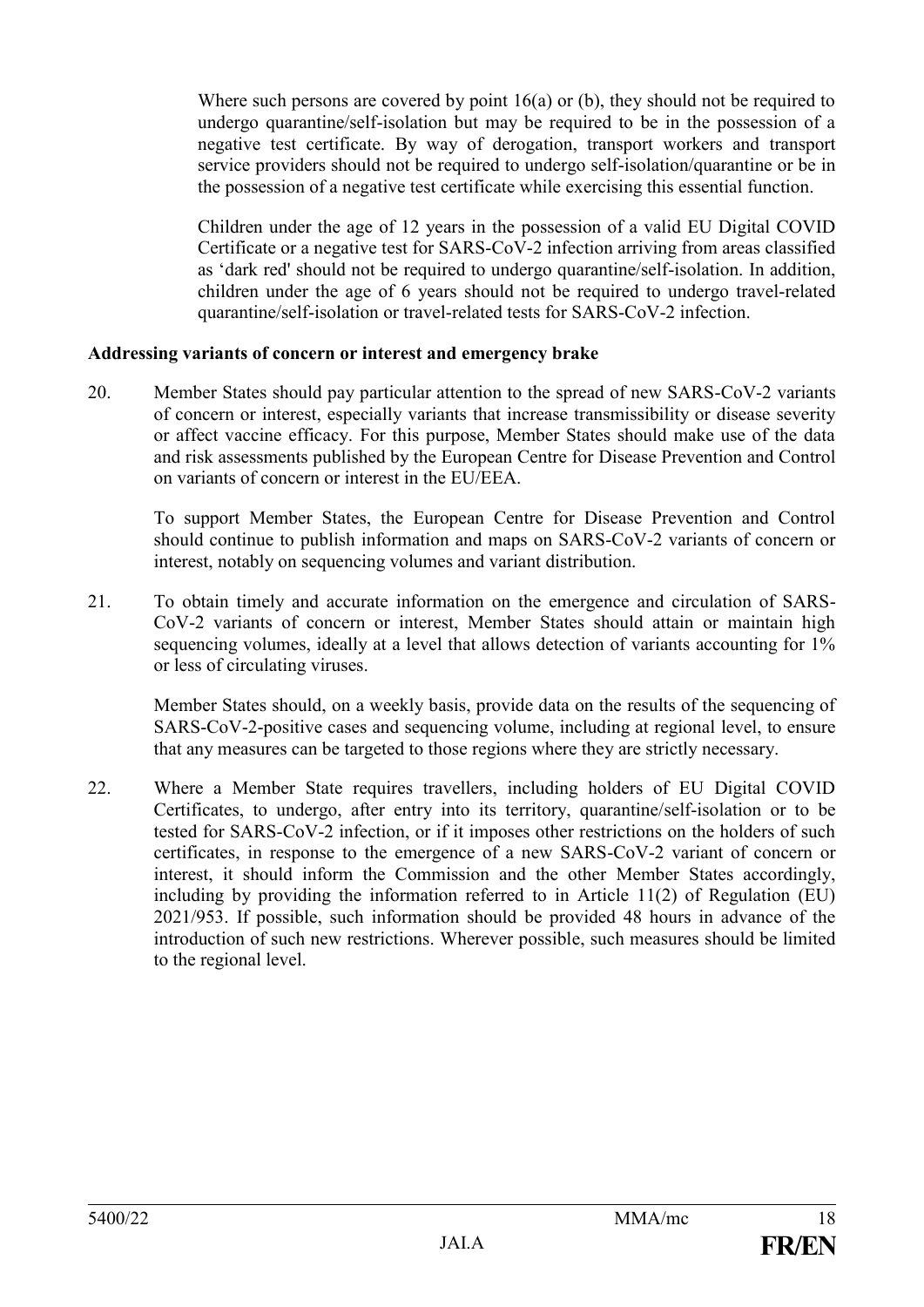This should also apply to situations where a Member State imposes additional quarantine/self-isolation or test requirements, in accordance with Union law, because the epidemiological situation in a Member State or in an area within a Member State worsens quickly, in particular in areas already classified as 'dark red'. In this case, the information provided should clearly indicate why the additional measures are necessary and proportionate.

- 23. Where a Member State triggers the emergency brake and, as a result, requires transport workers and transport service providers to undergo a test for COVID-19 infection, rapid antigen tests should be used and no quarantine be required, which should not lead to transport disruptions. Should transport or supply chain disruptions occur, Member States should lift or repeal any such systematic testing requirements immediately in order to preserve the functioning of the 'Green Lanes'. No tests should be required where the emergency brake is triggered pursuant to the second subparagraph of point 22.
- 24. Based on the information provided in accordance with point 22, the Council, in close cooperation with the Commission and supported by the European Centre for Disease Prevention and Control, should review the situation in a coordinated manner. During such a coordination meeting, the Member State concerned should outline the reasoning for its measures.

The Commission, based on the regular assessment of new evidence on variants by the European Centre for Disease Prevention and Control, and, once available, the framework developed by the European expert group on SARS-CoV-2 variants, may also suggest a discussion within the Council on a new SARS-CoV-2 variant of concern or interest or on a rapidly deteriorating epidemiological situation in a Member State or in a region within a Member State.

- 25. During a discussion pursuant to point 24, the Commission, could, where necessary and as appropriate, propose that the Council agree on a coordinated approach regarding travel from the areas concerned that aims, in particular, to delay the spread of the variant within the Union, such as testing and/or quarantine/self-isolation requirements for travellers.
- 26. Any situation resulting in the adoption of measures pursuant to this point should be reviewed regularly. The Commission or Member States may suggest lifting the measures put in place in accordance with the coordinated approach on new SARS- CoV-2 variants of concern or interest.

#### **Passenger Locator Form and contact tracing**

27. Member States could consider requiring persons travelling to their territory by means of collective transport modes with pre-assigned seat or cabin to submit Passenger Locator Forms ('PLF') in accordance with data protection requirements. For this purpose, Member States could make use of the common Digital Passenger Locator Form developed by the EU Healthy Gateways<sup>25</sup> and join the PLF Exchange Platform to enhance their cross-border contact tracing capabilities for all transport modes.

<sup>&</sup>lt;u>.</u> **<sup>25</sup>** <https://www.euplf.eu/en/home/index.html>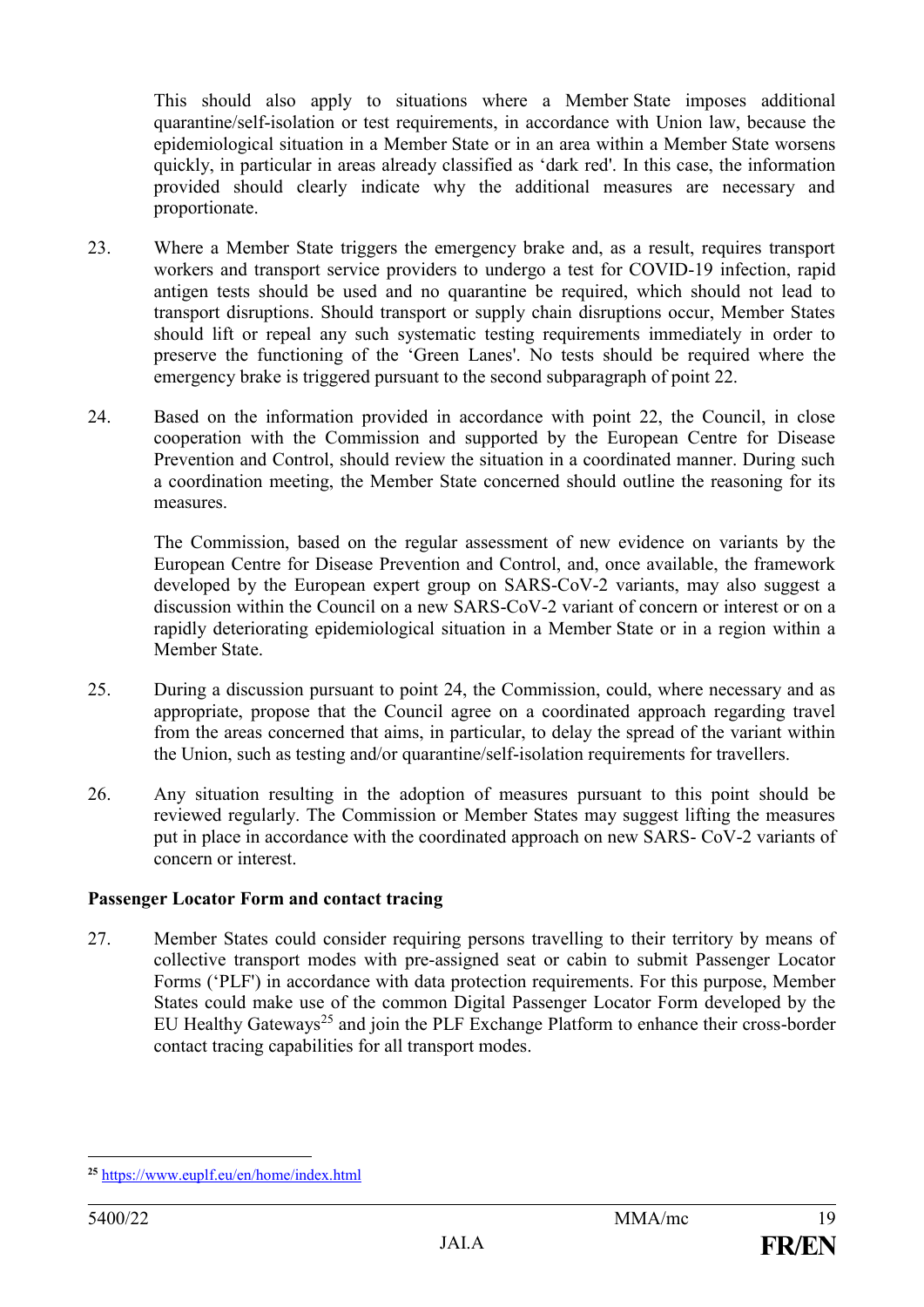28. If a person develops symptoms upon arrival at the destination, testing, diagnosis, isolation and contact tracing should take place in accordance with the local practice, and entry should not be refused. Information on cases detected on arrival should be immediately shared with the public health authorities of the countries the person concerned has resided in during the previous 14 days for contact tracing purposes, using, where applicable, the PLF Exchange Platform, or otherwise the Early Warning and Response System.

#### **Communication and information to the public**

- 29. In line with Article 11 of Regulation (EU) 2021/953, Member States should provide relevant stakeholders and the general public with clear, comprehensive and timely information about any measures affecting the right of free movement and any accompanying requirements, such as the need to submit a PLF, as early as possible before new measures come into effect. As a general rule, this information should be published at least 24 hours before the measures come into effect, taking into account that some flexibility is required for epidemiological emergencies. The information should also be published in a machine-readable format.
- 30. This information should be regularly updated by Member States and also be made available on the 'Re-open EU' web platform, which should contain the map published regularly by the European Centre for Disease Prevention and Control pursuant to point 17. Where applicable, Member States should also provide, on 'Re-open EU', information on the domestic use of EU Digital COVID Certificates.
- 31. The substance of the measures, their geographical scope and the categories of persons to whom they apply should be clearly described.

#### **Final provisions**

- 32. This Recommendation should be regularly reviewed by the Commission, with the support of the European Centre for Disease Prevention and Control. The Commission should report thereon regularly to the Council.
- 33. Recommendation (EU) 2020/1475 is replaced by this Recommendation.
- 34. This Recommendation should apply from 1 February 2022.
- 35. This Recommendation will cease to apply at the latest at the same time as Regulation (EU) 2021/953.

Done at Brussels,

*For the Council The President*